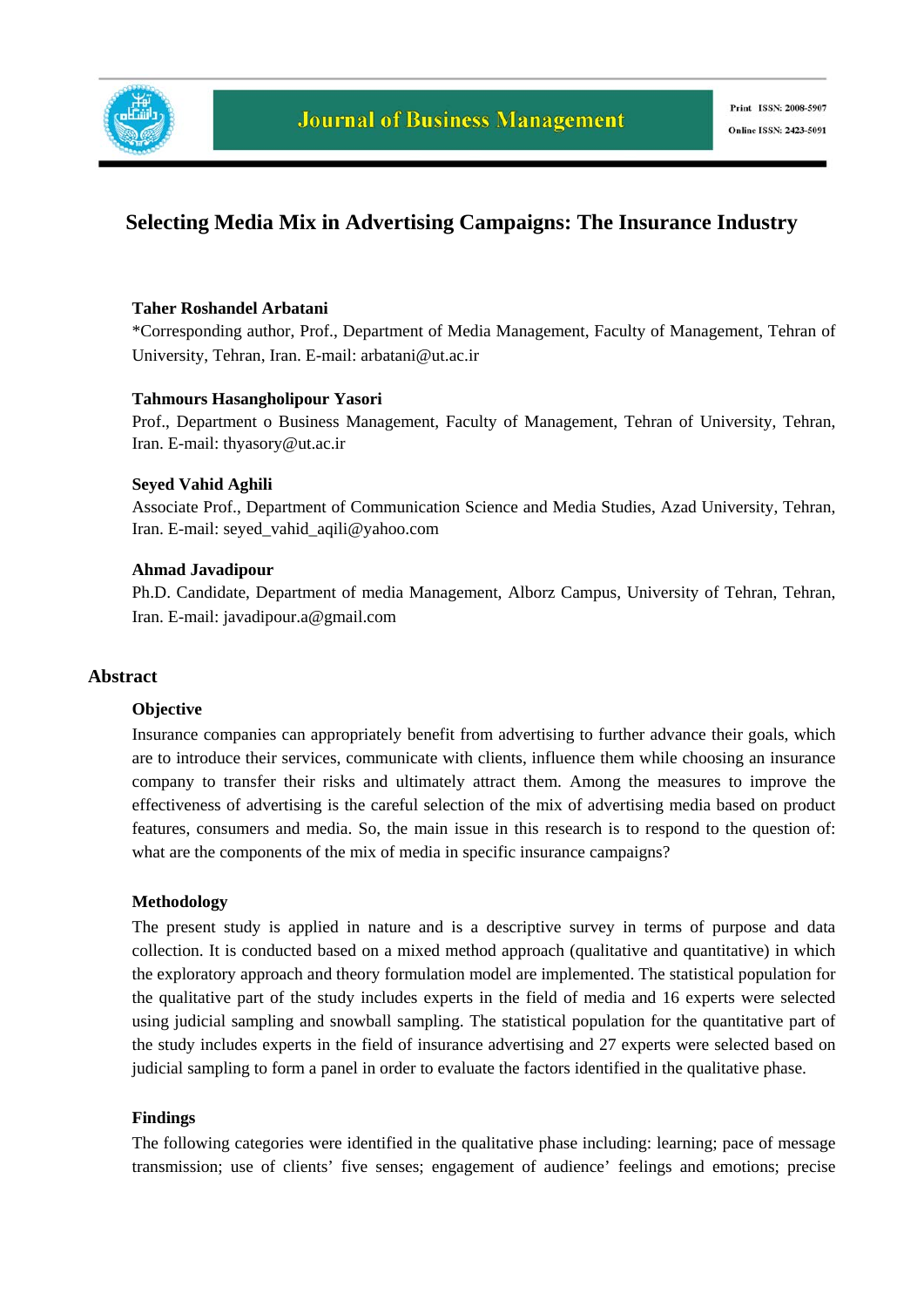transmission of details; purposeful use of instruments; media interactivity; and flexibility in sending messages. In the quantitative section, only 1 of the 9 identified components, namely the "flexibility to send message", was deleted. In addition, based on the ratings of the effective components in each media, from the highest score to the lowest, a mixed media selection model particularly for insurance industry advertising campaigns was suggested as follows: 1- Internet (virtual environment), 2- TV, 3- Corporate Portal (Website), 4- Radio, 5- Billboard, 6- Text message, 7- Newspaper, 8- Magazines, 9– Brochure, 10- Tract, 11- indoor and outdoor spaces in public buses, 12- Cinema Page, and 13- Indoor spaces.

#### **Conclusion**

Because of the growing technology advancement and the rise of new generation interest in cyberspace, the Internet has taken over most types of media, especially among the youth, and has overtaken even the medium of television. During the day, there is a great deal of interest in and references to Internetbased applications such as Isentagram and Telegram. By creating a cyber page on Instagram and presenting their products along with photos or videos, different business owners have found a good opportunity to introduce their products and find a circle of regular customers, while this method of advertising does not cost them any taxes or fees. Since it's easy to share data via cellphones and tablets and people have their cellphones most of the day, they can use the Internet without limitations on time or space.

**Keywords:** Media mix, Advertising, Insurance industry.

Media Mix in Advertising Campaigns: The Insurance Industry. *Journal of Business Management,* 11(4), 762- 781. (*in Persian*) **Citation:** Roshandel Arbatani, T., Hasangholipour Yasori, T., Aghili, S.V., Javadipour, A. (2019). Selecting

------------------------------------------------------------ Journal of Business Management, 2019, Vol. 11, No. 4, pp. 762-781 DOI: 10.22059/jibm.2019.259779.3093

Received: June 21, 2018; Accepted: June 23, 2019

© Faculty of Management, University of Tehran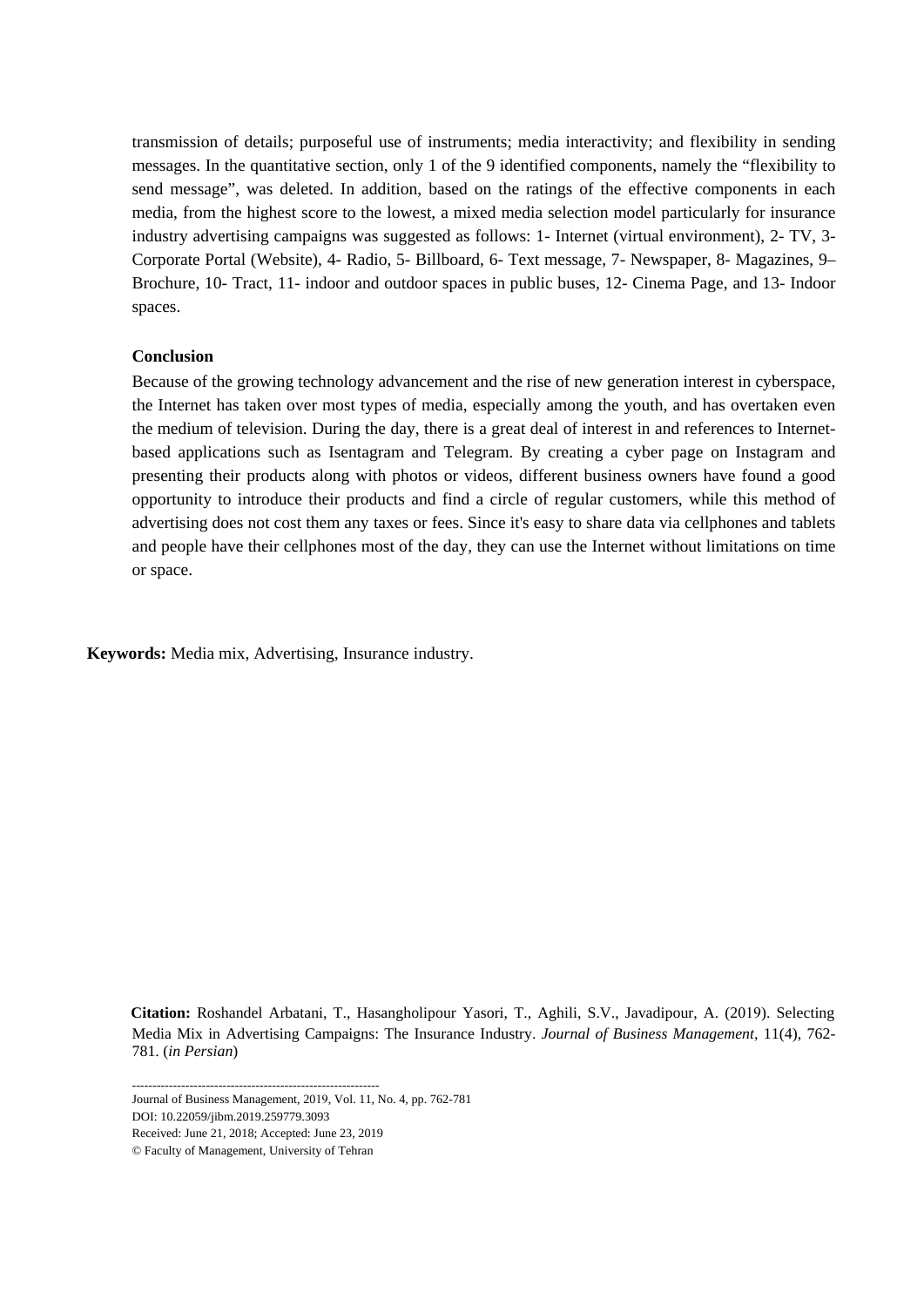



# **ارائه مدل انتخاب آميخته رسانه در كمپينهاي تبليغاتي خاص صنعت بيمه**

مدريت بازركاني

## **طاهر روشندل اربطاني**

\* نويسنده مسئول، استاد، گروه مديريت رسانه، دانشكده مديريت، دانشگاه تهران، تهران، ايران. رايانامه: ir.ac.ut@arbatani

# **طهمورث حسنقليپور ياسوري**

استاد، گروه مديريت بازرگاني، دانشكده مديريت، دانشگاه تهران، تهران، ايران. رايانامه: thyasory@ut.ac.ir

## **سيد وحيد عقيلي**

دانشــيار، گــروه علــوم ارتباطــات و مطالعــات رســانه، دانشــگاه آزاد، واحــد تهــران مركــزي، تهــران، ايــران. رايانامــه: seyed vahid aqili@yahoo.com

# **احمد جواديپور**

دانشجوي دكتري، گروه مديريت رسانه، پرديس البرز دانشگاه تهران، تهران، ايران. رايانامه: com.gmail@a.javadipour

## **چكيده**

**هدف:** اين پژوهش با هدف انتخاب آميخته رسانه در كمپين تبليغاتي خاص صنعت بيمه كه بهمنظور افزايش فروش بيمـهنامـههـاي خرد طراحي شده، اجرا شده است.

**روش:** پژوهش حاضر از نظر هدف كاربردي، از نظر روش و چگونگي گردآوري دادهها توصيفي از نوع پيمايشي و از نظر نحوه اجرا از نوع پژوهشهاي آميخته (كيفي و كمي) بهشمار ميرود.

**يافتهها:** بهكمك نظر خبرگان صنعت بيمه و حوزه رسانه، در مجموع 13 رسانه بـهعنـوان رسـانههـاي مـؤثر بـر تبليغـات بازاريـابي بيمههاي خرد شركتهاي بيمه انتخاب شدند كه از لحاظ اهميت بهترتيب عبارتاند از: ١. اينترنت (فضاي مجـازي)؛ ٢. تلويزيـون؛ ٣. پورتال سازماني (وبسايت)؛ ۴. راديو؛ ۵. بيلبورد؛ ۶. پيام كوتاه؛ ۷. روزنامه؛ ۸. مجله؛ ۹. بروشور؛ ۱۰. تراكت؛ ۱۱. فضاي داخل و بيرون اتوبوس هاي شهري؛ ١٢. صفحه سينما؛ ١٣. فضاي مترو.

**نتيجهگيري:** با توجه به اينكه در اولويتبندي رسانهها، اينترنت مهمترين رسانه براي تبليغ شناخته شد، پيشنهاد ميشود كـه هنگـام تنظيم برنامههاي تبليغاتي، براي اينترنت سهم بيشتري در نظر گرفته شود و ساير رسانههاي مؤثر بر تبليغات بازاريابي بيمههـاي خـرد شركتهاي بيمه نيز بهترتيب اولويت، سهم خود را در برنامهاي تبليغاتي شركتهاي بيمه داشته باشند.

**كليدواژهها:** آميخته رسانه، كمپين تبليغاتي، تبليغات، بيمه.

**استناد:** روشندل اربطاني، طاهر؛ حسنقليپور ياسوري، طهمورث؛ عقيلي، سيد وحيد؛ جواديپـور، احمـد (1398). ارائـه مـدل انتخـاب آميخته رسانه در كمپين هاي تبليغاتي خاص صنعت بيمه. *مديريت بازرگاني، ١١(*۴)، ٧۶۲- ٧٨١.

> مديريت بازرگاني، ١٣٩٨، دوره ١١، شماره ۴، صص. ٧۶٢- ٧٨١ DOI: 10.22059/jibm.2019.259779.3093 دريافت: ،1397/03/31 پذيرش: 1398/04/02 © دانشكده مديريت دانشگاه تهران

----------------------------------------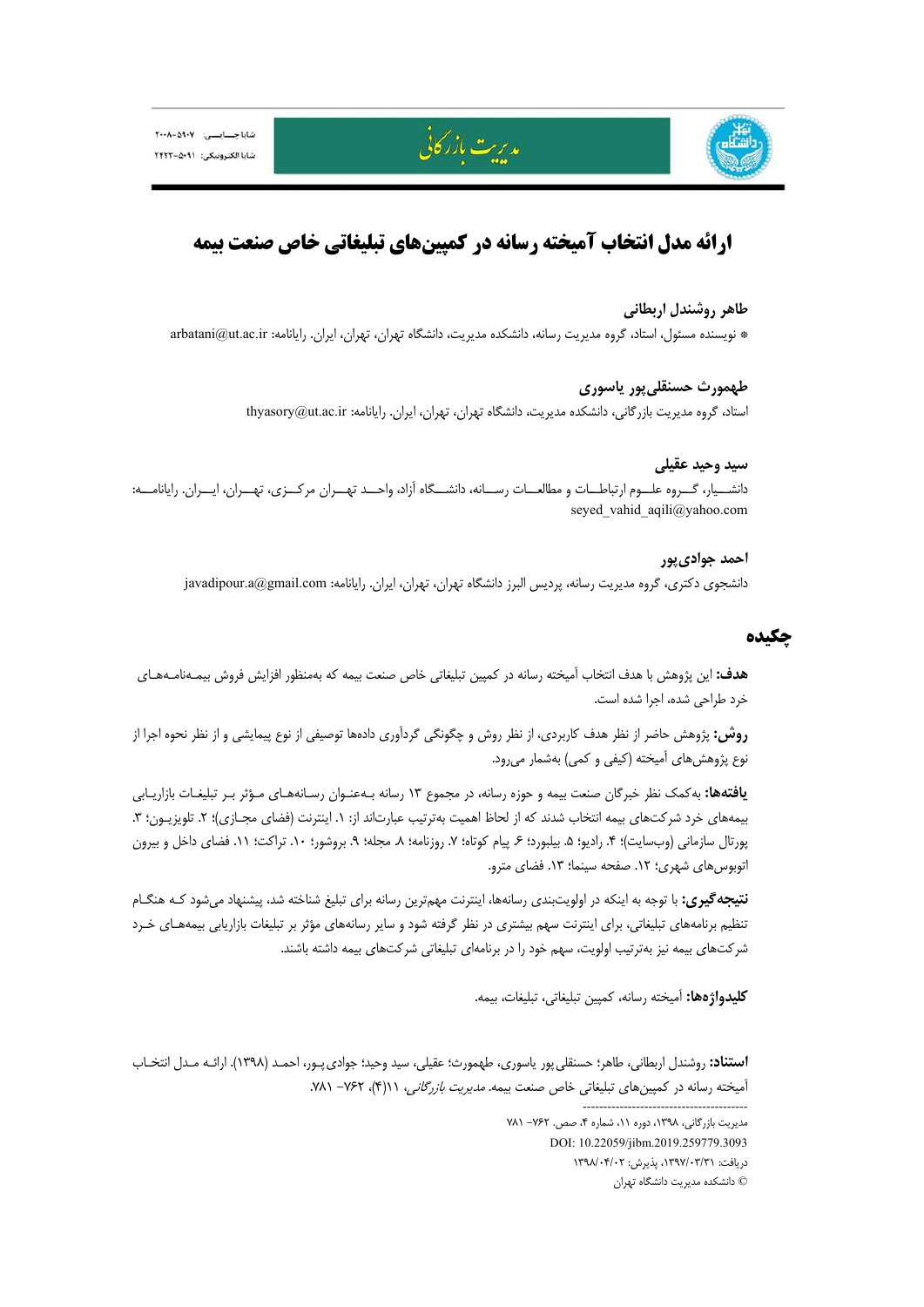#### **مقدمه**

امروزه در محيط رقابتي جديد، توسعه روابط نزديك و پايدار با مشتريان، بهعنوان ابزار استراتژيك براي محدودكردن رقابت در بازارها و حفظ سودآوري بلندمدت توصيه ميشود (ابراهيمي و عالي، 1395). تبليغ يكي از ابزارهاي ارتباطي 1 بسيار مهم براي افرادي است كه قصد فروش محصول يا ارائه خدمت را دارند (اسكيوترا ، 2010). امروزه تبليغات جزء لاينفك اقتصاد و فروش بهشمار ميرود و هر سازماني كه از آن به نحو احسن استفاده ميكند، نسبت به رقبايي كه از آن یهرهای نمیبرند، به نتایج مقایسهناپذیری دست خواهد یافت (بلچ و بلچ<sup>۲</sup>، ۲۰۰۳). بهدلیل رقابت تنگاتنگ شرکتها، نفوذ در بازارها و انجام امور بازاريابي دشوارتر از پيش شده است و توفيق در اين زمينه، مستلزم آگاهي، دانش و مهارتهاي ويژه است (تريزا ، ٢٠١۵). امروزه شركتهاي بيمه، بيش از گذشته به تبليغات گسترده رسانهاي روي آوردهاند. اين شركتها ميتوانند با تبليغ مناسب، در راستاي پيشبرد اهداف خود كه همانا معرفي خدمات، برقراري ارتباط با مشتريان، تأثيرگذاري بر آنها در انتخاب شركت بيمه براي انتقال ريسكهاي خود و در نهايت جذب آنهاست، گام بردارند. از جمله مشكلهاي اساسي در حوزه تبليغات، برقرار نبودن ارتباط منسجم و علمي بين پژوهشهاي بازاريابي و صنعت تبليغات، ناآشنايي صاحبان صنعت و مؤسسههاي تبليغاتي با مفاهيم علمي تبليغات و بازاريابي، ناتواني در برنامهريزي و هدفگذاري در تبليغات و در نهايت، ناآشنايي با انتخاب تركيب رسانههاي تبليغاتي است. با افزايش روزافزون رقابت و اشباع بازار و نيز، تغيير در سليقهها و نيازهاي مشتري، ارزيابي گزينهها از طرف مشتري و متقاعدشدن وي براي خريد يك برند تجاري، بهسادگي امكانپذير نيست و سازمانها ميكوشند كه براي حفظ وفاداري مشتريان به روشهاي گوناگوني روي اّورند (ون لوي'، ۲۰۱۶). از اين رو، بايد ضمن شناساندن خدمات بيمهاي، اّنها را به خريد اين خدمات ترغيب كرد. در اين وضعيت، تبليغات مؤثر يكي از ابزارهاي مهمي است كه ميتواند بر اين چالشها فائق آيد و بقاي سازمان را تضمين كند. دقت در انتخاب تركيب رسانههاي تبليغاتي بر اساس ويژگيهاي محصول، مصرفكنندگان و رسانهها، از جمله اقدامهايي است كه ميتوان براي ارتقاي اثربخشي تبليغات انجام داد. بهطور كلي محصول يا خدمات بيمهاي به دو دسته اجباري و اختياري طبقهبندي ميشود كه اين خدمات از نظر موضوع در سه دسته اموال، اشخاص و مسئوليت به مشتريان حقيقي و حقوقي ارائه ميشوند. از نظر ماهيت فروش نيز ميتوان بيمهنامهها را به دو طبقه خرد و كلان دستهبندي كرد. مقصود از بيمهنامههاي خرد، بيمهنامههايي است كه حق بيمه كمي دارند و اغلب توسط اشخاص حقيقي خريداري ميشوند. در اين پژوهش، منظور از كمپين خاص صنعت بيمه، كمپيني است كه از نظر هدف بر افزايش فروش، از نظر محصول يا خدمت بر ارائه بيمهنامه خرد و جديد (براي نخستين بار در بازار) و از نظر مصرفكننده بر ارائه خدمت به شخص حقيقي متمركز است. از سوي ديگر، هر رسانه داراي ويژگيهاي خاص خود است، بنابراين استفاده از يك رسانه خاص در برنامه تبليغاتي و همچنين تعداد بهكارگيري آن رسانه در بازه زماني مدنظر بايد در كانون توجه برنامهريزان رسانه قرار گيرد (بلچ و بلچ، 2003). از اين رو، به تركيب مناسبي از رسانههاي مختلف و برگرفته از نظر خبرگان در كمپين تبليغاتي يادشده در صنعت بيمه نياز است كه بهصورت علمي ارائه شده و جامعيت داشته باشد. براي رسيدن به تركيب مناسب آميخته رسانه، پژوهشگر با پرسشهاي زير مواجه است: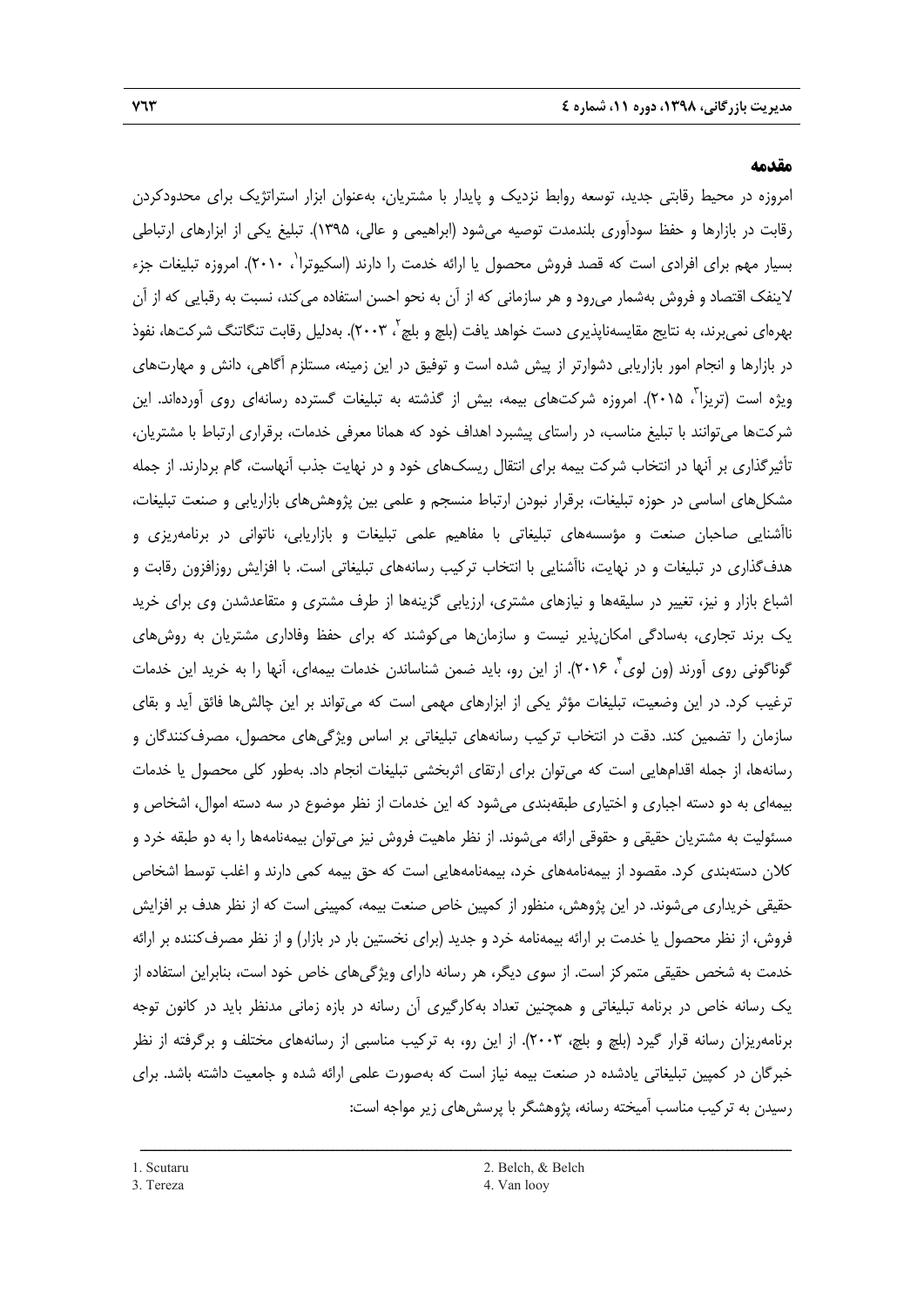پرسش اصلي: در كمپين تبليغاتي خاص صنعت بيمه، آميخته رسانه چه تركيبي دارد؟ پرسشهاي فرعي:

- براي تبليغ در كمپينهاي تبليغاتي صنعت بيمه، عناصر آميخته رسانه كداماند؟
- بهمنظور تأثيرگذاري بر اشخاص حقيقي، مؤلفههاي مؤثر بر اثربخشي تبليغات رسانهاي كداماند؟
- اولويتبندي مؤلفههاي مؤثر بر اثربخشي تبليغات رسانهاي بهمنظور تأثيرگذاري بر اشخاص حقيقي چگونه است؟
- وضعيت هر يك از عناصر آميخته رسانه از نظر مؤلفههاي مؤثر بر اثربخشي تبليغات رسانهاي بهمنظور تأثيرگذاري بر اشخاص حقيقي چگونه است؟
- اولويتبندي عناصر آميخته رسانه در كمپين تبليغاتي خاص صنعت بيمه كه با هدف افزايش فروش بيمهنامههاي خرد شكل گرفته است، چگونه است؟

# **پيشينه نظري پژوهش**

## **آميخته بازاريابي و عناصر آن**

آميخته بازاريابي عبارت است از مجموعهاي از متغيرهاي كنترلپذير بازاريابي كه شركت در هم ميآميزد تا پاسخي را براي ارائه به بازار هدف، ايجاد كند (كاتلر و آرمسترانگ<sup>٬</sup>، ۱۳۹۳). در متون مختلف بازاريابي، مفهوم ۴P بهعنوان يک ّصل پذيرفته شده است. ۴P مخفف چهار واژه محصول <sup>7</sup>، قيمت ّ، ترفيع <sup>۴</sup> و مكان <sup>۵</sup> است (گلداسميت ً، ۱۹۹۹). اگرچه يو و همكارانش، قيمت، تصوير فروشگاه، شدت توزيع، ميزان تبليغات و ترفيع فروش را بهعنوان عناصر آميخته بازاريابي در نظر گرفتهاند كه اينها نيز بهگونهاي از عناصر آميخته بازاريابي كلاسيك نشئت ميگيرند. يو و همكارانش معتقدند كه اين ېنج عامل اثر بيشترى دارند (يو، دانتو و لي<sup>۷</sup>، ۲۰۰۰).

### **آميخته رسانه**

آميخته رسانه به تركيبي از رسانههاي مختلف اشاره مي كند كه براي اجراي كمپينهاي تبليغاتي استفاده مي شوند. اتخاذ تصميم مناسب در اين زمينه، مستلزم آن است كه برنامهريزان رسانهاي، مؤثرترين تركيب رسانهها را انتخاب كنند. بدين منظور، بايد از عادتهاي رسانهاي گروههاي مختلف مشتريان خود اطلاع يابند و با توجه به ماهيت خدمات ارائه شده و تأثير هر يك از رسانهها، به تخصيص منابع براي استفاده بهينه از پتانسيلهاي بانك برآيند (چاتوپادياي، ناراياندوتا و  $(\mathsf{Y} \cdot \mathsf{Y} \cdot \mathsf{A})$ سواني

#### **انتخاب رسانه**

در انتخاب رسانه، دو ملاك مهم مطرح است: يكي تعداد مخاطبان در دسترس رسانهها و ديگري، نيمرخهاي اجتماعي و

- 
- 
- 

<sup>1.</sup> Kotler, & Armstrong 2. Product

<sup>3.</sup> Price 4. Promotion

<sup>5.</sup> Place 6. Goldsmith

<sup>7.</sup> Yoo, Donthu, & Lee 8. Chattopadhyay, Narayan Dutta, & Sivani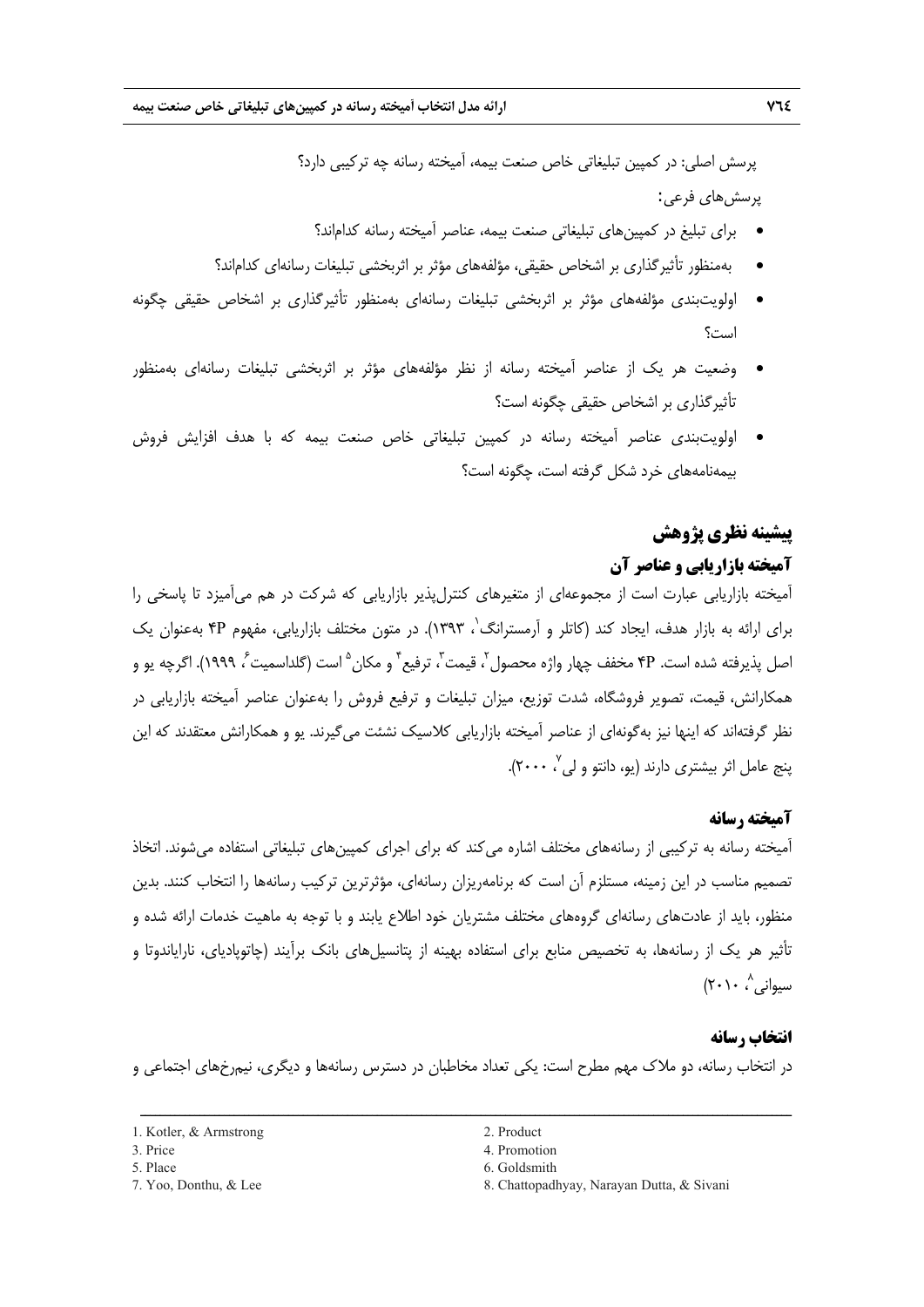اقتصادي اعضاي گروه مخاطب است كه دربرگيرنده جمعيتشناسي، علاقه، سبك زندگي، الگوي خريد و ساير مشخصاتي است كه مصرفكنندگان بالقوه را توصيف ميكنند. براي استفاده از رسانه در تبليغات، همچنين بايد به مزايا و معايب هر رسانه هم توجه كرد. براي مثال، مزيت تبليغ در تلويزيون، امكان استفاده از سه عامل تأثيرگذار صدا، تصوير و حركت و دسترسي گسترده است. بدين ترتيب، هر رسانه جمعي، مزايا و معايب خاص خود را دارد (محمديان، 1388). برنامه رسانهاي ضعيف، موجب ميشود كه كل كمپين تبليغاتي به موفقيت دست نيابد. بهمنظور موفقيت در كمپينهاي تبليغاتي، بهطور قطع، رسانه تبليغاتي مناسب عنصري حياتي محسوب ميشود. انتخاب رسانه اثربخش يكي از تصميمهاي بسيار مشكلي است كه مدير كمپين براي موفقيت برنامه تبليغاتي اتخاذ ميكند (تدريسي جوان، 1393).

# **كمپين تبليغاتي**

امروزه تبليغ مؤثرترين روش در رساندن پيام بنگاههاي تجاري به مخاطبان محسوب ميشود (كيم و جون<sup>י</sup>، ۲۰۱۶). تبليغ مهمترين راهي است كه كسبوكارها براي فروش محصولهاي خود انتخاب ميكنند. آنها با تبليغ كردن، شناخت و تقاضا براي محصول را بهبود مي دهند (كان و كايا<sup>ت</sup>، ٢٠١۶). تبليغات مجموعهاي از اتفاق هاي نامرتبط نيست؛ بلكه فعاليتهايي است چندجانبه، برنامهريزي شده، مداوم و مرتبط به هم با هدف و مخاطب مشخص.

هر كمپين تبليغاتي هدايت شده، بايد شامل موارد زير باشد:

- اهداف تبليغ را بهوضوح بيان كند؛
- مشخص كند كه چه پيامي دارد، مخاطب آن كيست، در چه دورهاي از زمان مفيد است، چه بودجهاي را بهدنبال دارد و بهمنظور چه ارتباطي فرستاده ميشود؛
- همه عناصر تشكيلدهنده برنامه تبليغات و ارتقاي فروش (تبليغ در رسانهها، تبليغ در محل فروش، ترويج فروش، بازاريابي مكاتبهاي مستقيم، حمايت مالي، روابط عمومي و غيره) را جزئي از برنامه منسجم بازارايابي بداند و آنها را بهصورت موازي و همزمان بهكار گيرد؛
	- بودجه مناسب براي اجراي آن مشخص باشد؛
		- زمان اجراي آن معين باشد؛
	- نحوه ارائه برنامه را در همه مراحل از ديدگاه مخاطبان ارزيابي كند (آشتي، اسفرجاني و مسعود فر، 1384)؛
- هدف اصلي نبرد مخاطب باشد. در حقيقت تمام فعاليتهاي كمپين تبليغاتي به اين منظور است كه گوشهاي از ذهن مخاطب اصلي را به تصرف خود در آورد (آشتي و همكاران، 1384).

# **پيشينه تجربي پژوهش**

تاجيك و مرادي (1397) در پژوهشي كه با هدف بررسي رابطه ميان تبليغات تجاري تلويزيون با انتخاب محصول از طرف مشتريان انجام دادند، به اين نتيجه رسيدند كه بين نگرش به تبليغات تلويزيوني و انتخاب محصول از طرف مشتريان، همبستگي زيادي وجود دارد. فرهنگي و عابديني (1394) در پژوهشي، تأثير رسانه تبليغاتي منتخب بر ارزش ويژه برند مبتني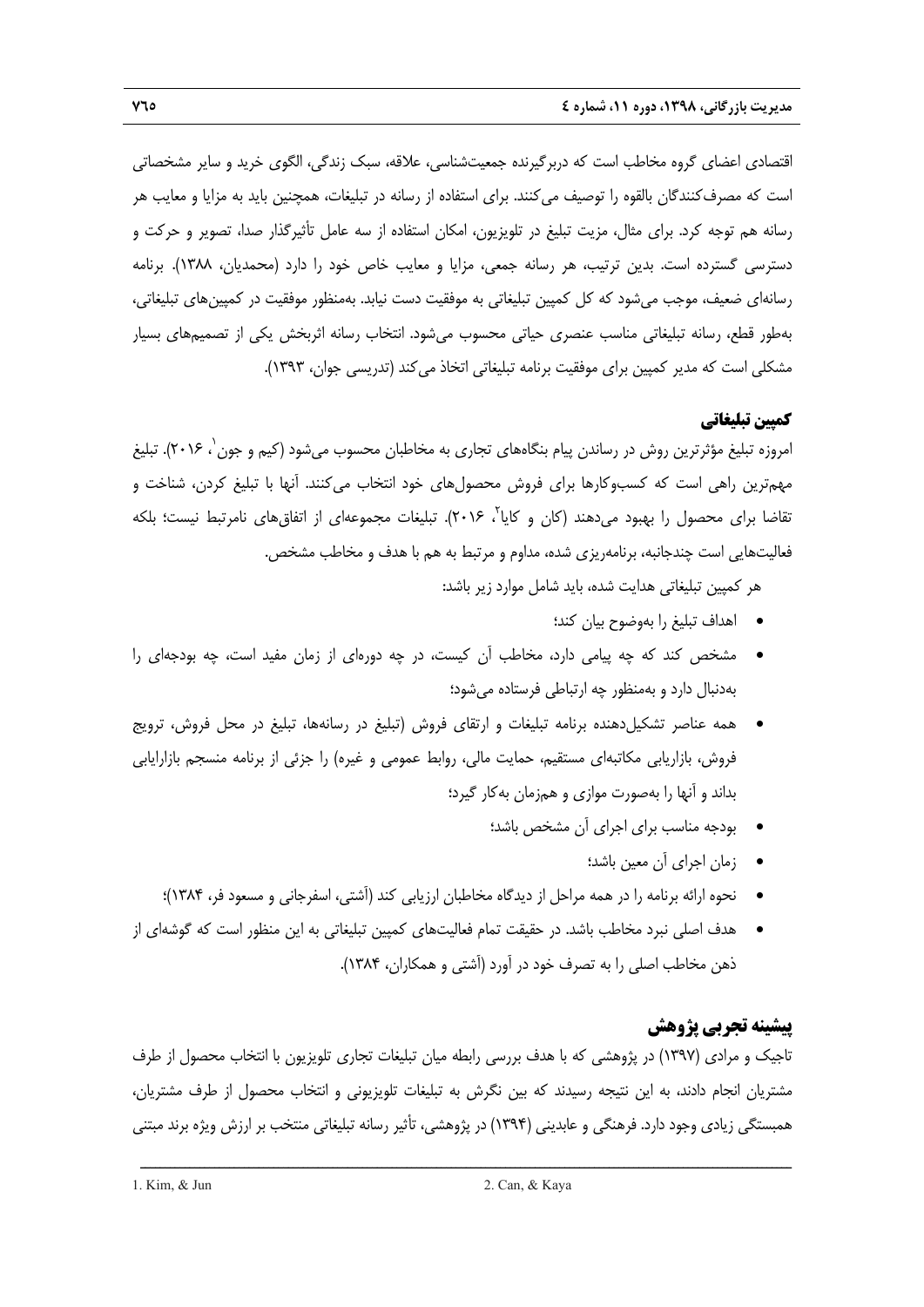بر مشتري و ابعاد آن را بين دو گروه مشتري (مشتريان جديد و مشتريان قديم) بررسي كردند. نتايج اين پژوهش نشان داد كه فراواني تبليغات بر ارزش ويژه برند هر دو گروه مشتريان بانك سينا، تأثير مثبتي داشته است. همچنين تلويزيون بهعنوان تأثيرگذارترين رسانه بر ارزش ويژه برند شناسايي شد. خادم (1394) در پاياننامه خود بيان كرده است كه امروزه يكي از ابزارهاي بسيار مهم بازاريابي براي صنايع مختلف تبليغات است و در اين زمينه، رسانهها تأثيرگذارترين راه هستند كه در تنوع مختلفي ارائه ميشوند. هدف اصلي پژوهش، بررسي ارتباط بين عوامل مؤثر بر انتخاب نوع رسانه و در نهايت، تأثيرگذاري نوع رسانه بر بودجه انتخابي بوده است. نتايج اين بررسي نشان داد كه ارتباط معناداري بين گستردگي، تكرارپذيري و هزينه تبليغات با انتخاب نوع رسانه و همچنين نوع رسانه با بودجه نهايي تبليغات وجود دارد. ويسي و سليماني (1394) در پژوهشي به تعيين عوامل اولويتبندي استفاده از رسانهها براي آگاهي از برندهاي صنعت بيمه پرداختند. در اين پژوهش هفت رسانه، شامل تبليغ تلويزيوني، راديو، بيلبورد در سطح شهر، روزنامه و مجله، اينترنت، دوستان و آشنايان ارزيابي شده است. در نهايت، دوستان و آشنايان (شبكههاي اجتماعي و تبليغات دهانبهدهان) در رتبه اول قرار گرفت و تبليغات تلويزيوني و پس از آن فضاي مجازي و اينترنت در رتبههاي دوم و سوم جاي گرفتند. زماني، مهديزاده و سعيدي (1393) در پژوهشي به اين نتيجه رسيدند كه امروزه با وجود پيشرفت فناوري و ورود فراگير رسانههاي نوين به عرصه اجتماع، كماكان رسانههاي مكتوب در كانون توجه عموم قرار دارند. روزنامهها و مجلهها مانند ساير رسانهها براي انتفاع مادي و استمرار انتشار، ناچارند بخشهايي از رسانه را به تبليغات تجاري اختصاص دهند. اين تبليغات به لحاظ مضامين، نحوه ارائه، ميزان تكرار و ساير شگردهاي تبليغاتي، بر نحوه نگرش، رفتار و در نهايت سبك زندگي مخاطبان تأثير ميگذارند. زارعي قركانلو، مشبكي و كردنائيج (1393) در مقالهاي، استراتژي انتخاب رسانه تبليغاتي را در يك شركت فرضي بررسي كردند. بر اساس نتايج پژوهش، تلويزيون بالاترين رتبه را از لحاظ ميزان مشاهده توسط مخاطبان هدف در صنعت قطعهسازي خودرو بهدست آورد و راديو، روزنامه و اينترنت در رتبههاي بعدي قرار گرفتند. به بيان ديگر، در صنعت قطعهسازي خودرو، از لحاظ ميزان ديدهشدن توسط مخاطبان هدف، تلويزيون در مقايسه با راديو و روزنامه و اينترنت، بيشترين اثر را بر مشتريان هدف ميگذارد. بهرامي زنوز (1392) در پژوهشي با عنوان بررسي تأثير تبليغات بر فروش بيمه عمر به اين نتيجه رسيدند كه در بين رسانهها، تلويزيون بيشترين و اينترنت كمترين تأثير را بر فروش بيمه عمر دارند؛ اما هر رسانهاي با توجه به متغيرهاي مدل AIDA) جلبتوجه، ايجاد علاقه، ايجاد تمايل، قصد خريد) در يكي از اين ابعاد بيشترين اثر را دارد، بهطوري كه تلويزيون بيشترين تأثير را بر ايجاد تمايل، راديو و آگهينما بيشترين تأثير را بر قصد خريد و اينترنت بيشترين تأثير را بر ايجاد علاقه دارند. تقيزاده (1390) در پژوهشي اثربخشي رسانههاي تبليغاتي را بر فرايند خريد يكي از انواع بيمهنامههاي بسيار مهم، يعني بيمهنامههاي عمر و پسانداز ارزيابي كرد. نتايج نشان داد كه تبليغات بيمه ايران در جذب مشتريان اثرگذار بوده و در اين بين تبليغات تلويزيوني، اثرگذارترين رسانه تبليغاتي شناخته شد و در رتبه نخست قرار گرفت.

لوپز و كاراباز (2017) در پژوهش خود به اين نتيجه رسيدند كه شبكههاي اجتماعي، روشهاي جديدي براي ارتباطات به بنگاهها و مصرفكنندگان ارائه ميكنند. بنگاهها با ايجاد فضاي عمومي در اينترنت كه در آن كاربران ميتوانند با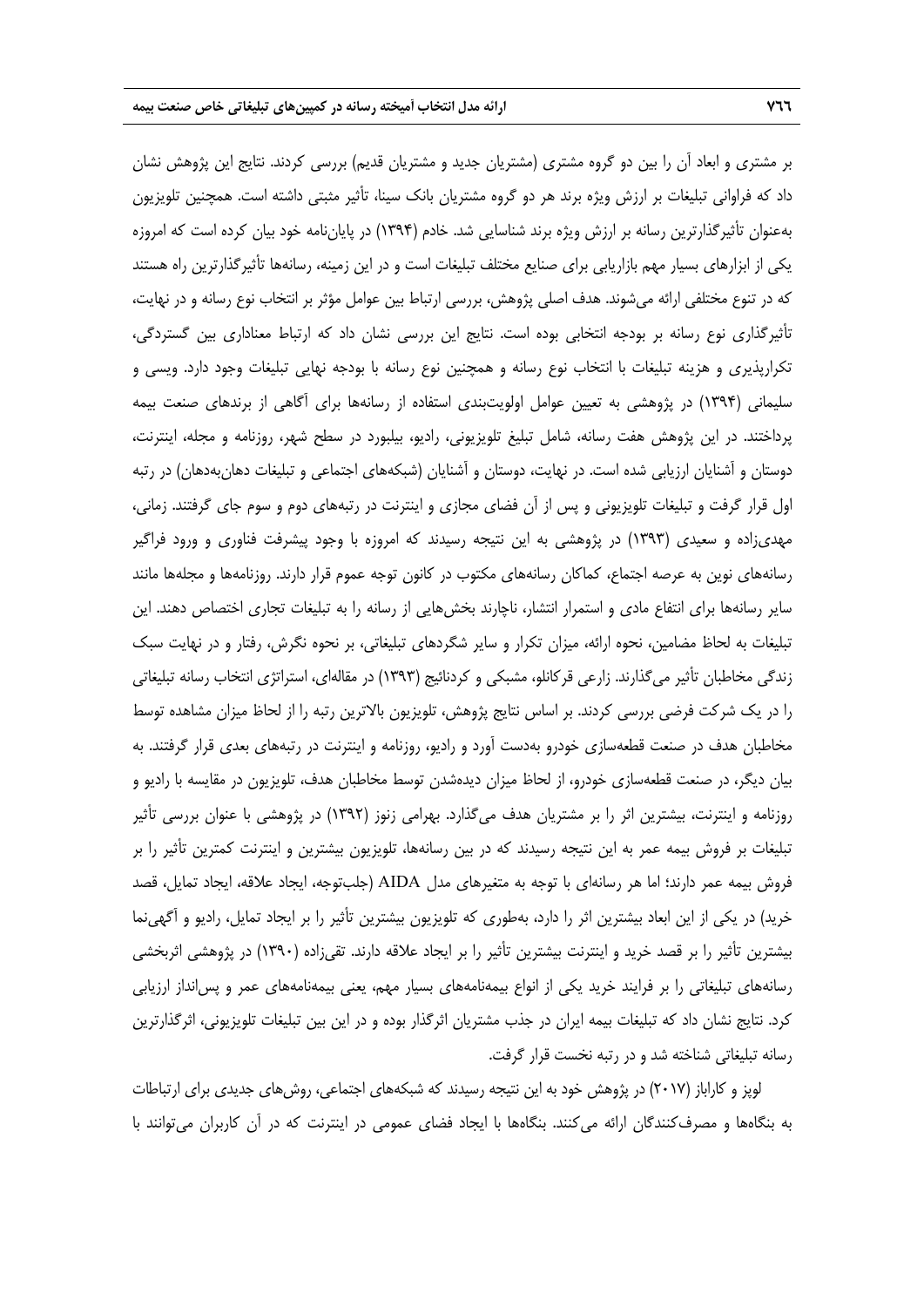يكديگر ارتباط برقرار كنند، بر محدوديتهاي جغرافيايي مصرفكنندگان غلبه ميكنند. نظير ` (٢٠١٧) تأكيد ميكند كه <sub>ز</sub>سانههای اجتماعی برای شرکتهایی که بهدنبال حفظ روابط مستقیم با مشتریانشان هستند، بسیار اهمیت دارد. بردا<sup>۲</sup> (2015) در مطالعهاي به بررسي شكلگيري آگاهي از برند در شبكههاي اجتماعي پرداختند. اين شبكهها بهدليل ظرفيت تعاملي و ارتباطي زياد، به كمپانيها اجازه ميدهند تا ميزان آگاهي از برند خود را ميان مشتريان بهبود بخشند. موت واني، شریمالی و آگاروال<sup>۳</sup> (۲۰۱۴) بیان کردند که بازاریابان این فرصت را دارند که با استفاده از ابزارهای تبلیغاتی رسانههای جتماعی، از شیوههای گسترده و متنوع ارتباطات گسترده رسانهای آنلاین بهره ببرند. بارنز، مسکُو و رسولی<sup>۴</sup> (۲۰۱۳) در پژوهشي، هزينه برنامههاي رسانهها و تبليغات شركتها را براي معرفي محصول جديد يا محصول فعلي در بازار برآورد كردند. آدولوجو، ادوگبسان و اوكي ° (۲۰۰۹) تأثير تبليغات رسانهاي را بر فروش محصولات بيمه كشور در حال توسعه نيجريه بررسي كردند و به اين نتيجه رسيدند كه انتخاب رسانه براي تبليغ، پيام و نوع تبليغات بازرگاني، عوامل اصلي موفقيت شركتهاي بيمه در اين كشور آفريقايي هستند.

# **روششناسي پژوهش**

پژوهش حاضر از نظر هدف كاربردي، از نظر روش و چگونگي گردآوري دادهها توصيفي از نوع پيمايشي و از نظر نحوه اجرا از نوع پژوهشهاي آميخته (كيفي و كمي) بهشمار ميرود كه در آن از رويكرد اكتشافي و مدل تدوين نظريه استفاده شده است. پژوهش در دو مرحله اجرا شده است. در مرحله اول كه بهصورت كيفي و با استراتژي تحليل محتوا انجام گرفت، دادهها از طريق مصاحبه با متخصصان حوزه رسانه گردآوري و تمهاي كليدي و مؤلفهها استخراج شدند. در مرحله دوم كه بهصورت كمي بود با استفاده از روش دلفي كمي، مؤلفههاي اصلي يا همان ويژگيهاي مؤثر بر اثربخشي تبليغات رسانهاي در كمپينهاي تبليغاتي خاص صنعت بيمه با هدف افزايش فروش بيمهنامه خرد و جديد بهصورت اختياري به اشخاص حقيقي، شناسايي و اولويتبندي شدند. در انتها با بهرهمندي از نظر خبرگان حاضر در مرحله اول (خبرگان رسانه)، ميزان اهميت هر يك از عناصر آميخته رسانه با توجه به وزن ويژگيهاي شناسايي شده تعيين شد و در نهايت با رتبهبندي عناصر رسانه، تركيب رسانههاي پيشنهادي براي كمپينهاي تبليغاتي خاص صنعت بيمه در اين پژوهش ارائه شده است.

**مرحله كيفي:** براي تكميل فهرست عوامل يا ويژگيهاي مؤثر بر اثربخشي تبليغات رسانهاي در كمپينهاي تبليغاتي خاص صنعت بيمه، پس از مرور ادبيات موضوع و بررسيهاي كتابخانهاي و استخراج برخي عوامل مؤثر، از پرسشنامه و مصاحبه با خبرگان رسانه استفاده شد. بهدليل جديد بودن موضوع پژوهش، براي كشف دادهها، ابزار مصاحبه در دستور كار قرار گرفت. جامعه آماري در اين مرحله خبرگان حوزه رسانه بودند كه با استفاده از روش نمونهگيري قضاوتي و گلوله برفي، 16 نفر از ميان خبرگان انتخاب شدند. بهمنظور تأييد روايي و افزايش مقبوليت، از روشهاي بازنگري توسط شركتكنندگان استفاده شد، بدين ترتيب كه پژوهشگر در انتهاي هر مصاحبه، خلاصه گفتههاي مصاحبهشونده را در

<sup>1.</sup> Nazeer 2. Barda

<sup>5.</sup> Aduloju, Odugbesan, & Oke

<sup>3.</sup> Motwani, Shrimali, & Agarwal 4. Barnes, Moscove & Rassouli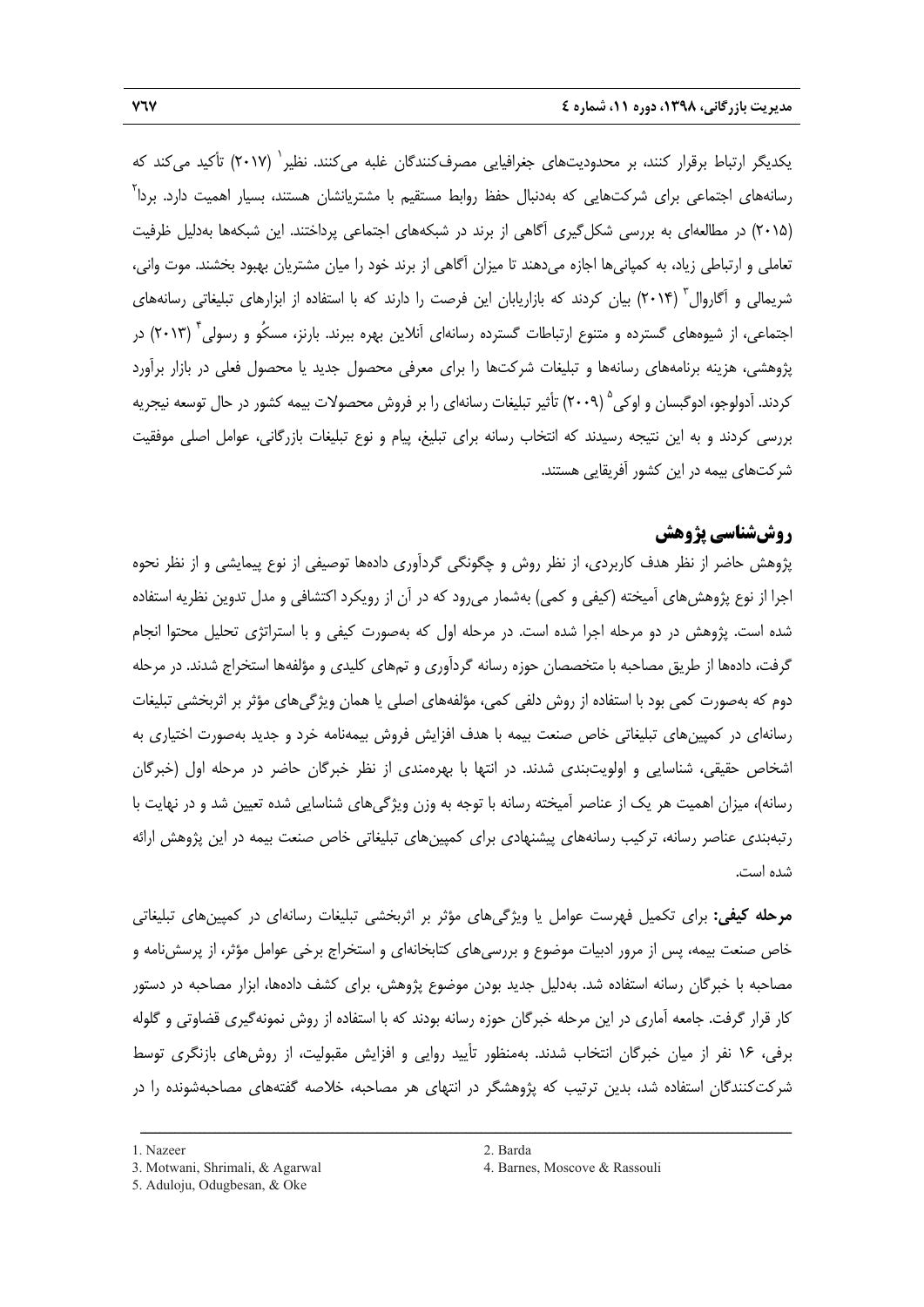اختيار وي قرار ميداد تا مشاركتكننده آنها را تأييد كند. در مرحله پاياني نيز مدل بهدست آمده در اختيار چند نفر از مشاركتكنندگان اوليه بهمنظور بازبيني و تأييد قرار گرفت و نكات پيشنهادي آنها اعمال شد. براي سنجش پايايي در اين پژوهش، از روش پايايي بازآزمون استفاده شد كه اين روش، به ميزان سازگاري طبقهبندي دادهها در طول زمان اشاره ميكند. اين شاخص را ميتوان زماني محاسبه كرد كه كدگذار يك متن را در دو زمان متفاوت كدگذاري كرده باشد. براي محاسبه پايايي بازآزمون، چند مصاحبه براي نمونه انتخاب شد و هر يك از آنها در فاصله زماني 20روزه دوباره كدگذاري شدند. پس از مقايسه كدهاي مشخص شده در دو فاصله زماني براي هر يك از مصاحبهها، از طريق ميزان توافقهاي موجود در دو مرحله كدگذاري، پايايي پژوهش به تأييد رسيد.

**مرحله كمي:** پس از تعيين ويژگيهاي مؤثر بر اثربخشي تبليغات رسانهاي در كمپينهاي تبليغاتي خاص صنعت بيمه، از طريق روش تحليل محتوا توسط خبرگان رسانهاي، فهرست عوامل شناساييشده نهايي شد و با روش دلفي كمي و نظرسنجي از خبرگان حوزه تبليغات بيمهاي، آزمون مدل انجام گرفت. جامعه آماري پژوهش در اين مرحله، خبرگان حوزه تبليغات بيمه بودند كه با روش نمونهگيري قضاوتي، پانل 27 نفرهاي ارزيابي عوامل شناسايي شده در مرحله كيفي را انجام دادند. به اين صورت كه در اين مرحله با استفاده از اطلاعات مرحله كيفي، سه پرسشنامه طراحي شد و مرحله به مرحله در اختيار خبرگان قرار گرفت. در انتها، بهمنظور تعيين اولويت هر يك از عناصر آميخته رسانه براي استفاده در برنامه تبليغاتي، با بهرهمندي از نظر خبرگان رسانهاي كه در مرحله كيفي پژوهش حضور داشتند، ميزان اهميت هر يك از رسانهها از نظر سهم و وزن ويژگيهاي مؤثر بر اثربخشي تبليغات رسانهاي در كمپينهاي تبليغاتي خاص صنعت بيمه تعيين و تركيب رسانههاي مناسب مشخص شد.

| مشخصات پاسخدهندگان مرحله تحلیل محتوا و دلفی کمی در جدولهای ۱ و ۲ درج شده است. |  |  |  |  |
|-------------------------------------------------------------------------------|--|--|--|--|
|-------------------------------------------------------------------------------|--|--|--|--|

| تعداد  | مشخصات شغلي افراد                                         | <b>ردیف</b> |
|--------|-----------------------------------------------------------|-------------|
| ۳ نفہ  | مدیر عاملان شرکتهای تبلیغاتی                              |             |
| ۵ نفر  | متخصصان تبليغات رسانه داراى مدرك دكترى تخصصى مديريت رسانه |             |
| ۴ نفر  | دانشجویان دکتری مدیریت رسانه                              |             |
| ۴ نف   | كارشناسان تبليغات رسانهاى شركتهاى تبليغاتى                |             |
| ۱۶ نفر | حمح                                                       |             |

**جدول .1 مشخصات كلي خبرگان مرحله كيفي پژوهش** 

|  |  | جدول ۲. مشخصات کلی خبرگان مرحله کمی پژوهش |  |
|--|--|-------------------------------------------|--|
|--|--|-------------------------------------------|--|

| تعداد  | مشخصات شغلي افراد                                   |  |  |  |
|--------|-----------------------------------------------------|--|--|--|
| ۵ نفر  | مدیر عاملان شرکتهای بیمه                            |  |  |  |
| ۷ نف   | مدیران بازاریابی شرکتهای بیمه                       |  |  |  |
| ۸ نفر  | مدیران روابط عمومی شرکتهای بیمه                     |  |  |  |
| ۲ نف   | مديران تحقيق و توسعه                                |  |  |  |
| ۴ نفہ  | افراد شاغل در صنعت بیمه که دکتری تخصصی رسانه داشتند |  |  |  |
| ۲۷ نفر | جمع                                                 |  |  |  |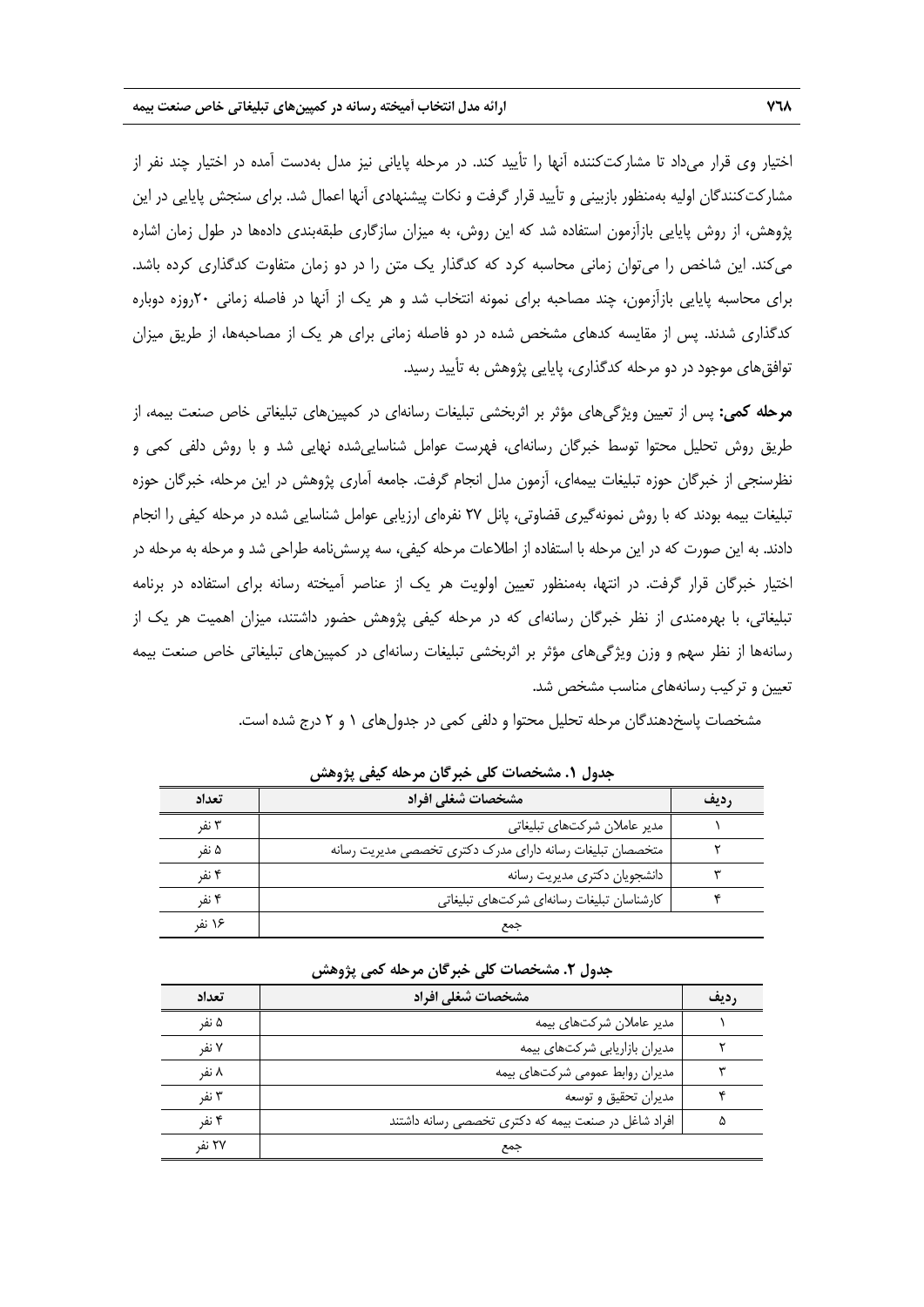# **يافتههاي پژوهش يافتههاي بخش كيفي**

نتايج روش تحليل محتواي كيفي، طي سه مرحله آمادهسازي (شامل انتخاب واحد تحليل)، سازماندهي (شامل كدگذاري باز، فهرستبندي و گروهبندي كدها) و مفهومسازي بهدست آمد. در اين مرحله پس از مطالعه ادبيات نظري و بررسي يافتههاي حاصل از مصاحبههاي عميق كيفي با خبرگان، نكات كليدي تحليل و استخراج شدند. سپس، از كدهاي اوليه، كدهاي ثانويه ايجاد شدند و در نهايت، مقولهها شكل گرفتند. جدول 3 نتايج تحليل روي پاسخهاي ارائه شده بر اساس سه گام نخست تحليل محتواي كيفي (كدگذاري باز، فهرستبندي كدها، گروهبندي كدها) را نشان ميدهد.

| گروه                                 | كدگذارى باز                                                                                                                                   | کد          |
|--------------------------------------|-----------------------------------------------------------------------------------------------------------------------------------------------|-------------|
| دسترسی همگانی                        | رسانه در دید عموم مخاطبان قرار داشته باشد.                                                                                                    | $\lambda$   |
| دسترسی همگانی                        | امكان استفاده از رسانه براي تمام اقشار جامعه وجود داشته باشد.                                                                                 | ٢           |
| دامنه انتشار وسيع                    | رسانه مدنظر توسط مخاطبان زيادي مصرف شود.                                                                                                      | ٣           |
| دامنه انتشار وسيع                    | استفاده از رسانه مدنظر بسيار آسان و كمهزينه باشد.                                                                                             | ۴           |
| بهرهگیری از حس بینایی و شنوایی       | تركيب صدا و تصوير در انتقال پيام وجود داشته باشد.                                                                                             | ۵           |
| بهرهگیری از حس شنوایی مخاطب          | رسانه ارتباطات كلامي را بهخوبي جريانسازي كند.                                                                                                 | ۶           |
| بهرهگیری از حس بینایی و شنوایی مخاطب | رسانه قابلیت پخش عکس، صدا و تصویر را داشته باشد.                                                                                              | γ           |
| بهرهگیری از حس بینایی مخاطب          | قابلیت مطالعه مطالب در رسانه مدنظر وجود داشته باشد.                                                                                           | ٨           |
| شتاب در انتشار پیام                  | رسانه مدنظر میبایست قادر باشد اخبار و پیامها را در هر لحظه اطلاعرسانی کند.                                                                    | ٩           |
| شتاب در انتشار پیام                  | رسانه در انتشار پیام از هر منبع دیگری پیشی بگیرد.                                                                                             | ١.          |
| چالاکی در انتشار پیام                | رسانه چالاکی لازم را در انتشار پیام داشته باشد.                                                                                               | $\setminus$ |
| قابلیت بازگویی پیام                  | رسانه قابلیت پخش پیام را بهصورت چندین بار در روز داشته باشد.                                                                                  | ۱۲          |
| قابليت پخش متعدد                     | پیام در طول روز چندین بار در معرض دید مخاطب قرار گیرد.                                                                                        | ۱۳          |
| قابليت ارتباط دوسويه                 | رسانه مدنظر محیطی ارائه کند که در آن مخاطبان توان ارائـه اظهـار نظـر دربـاره<br>پیام را داشته باشند.                                          | $\lambda$   |
| مشاركت همزمان و غيرهمزمان مخاطبان    | رسانه مدنظر توان خلق محيطى را داشته باشد كه مخاطبان بتواننـد هـمزمـان يـا<br>غیرهمزمان ارتباطات یک به یک، یک به چند و چند به چند برقرار کنند. | ١۵          |
| قابليت جلب اعتماد مخاطب              | رسانه مدنظر مىبايست از نظر مخاطب معتبر باشد.                                                                                                  | ۱۶          |
| قابليت جلب اعتماد مخاطب              | مخاطبان به رسانه مدنظر اطمينان كامل داشته باشند.                                                                                              | ١٧          |
| قابليت جلب علاقه مخاطب               | رسانه مدنظر توانایی ایجاد اشتیاق در مخاطب را داشته باشد.                                                                                      | ١٨          |
| قابليت جلب علاقه مخاطب               | رسانه مدنظر توانایی ایجاد تمایل به پیام را در مخاطب داشته باشد.                                                                               | ۱۹          |
| نيروى اقناع كنندگى                   | رسانه مدنظر توان نفوذ و اثرگذاری در مخاطب را داشته باشد.                                                                                      | ٢٠          |
| توانايي جلب توجه مخاطب               | رسانه مدنظر توجه مخاطب به پیام را جلب کند.                                                                                                    | ۲۱          |
| توانايي انتقال هيجان                 | رسانه با شور و هیجان تبلیغ را به مخاطب ارائه کند.                                                                                             | ۲۲          |
| توانايي شرح و بسط مطالب              | رسانه تمام اطلاعات مربوط به پیام را بهطور دقیق شرح و بسط دهد.                                                                                 | ٢٣          |

**جدول.3 دستهبندي گروهها در دو دسته فرعي و اصلي**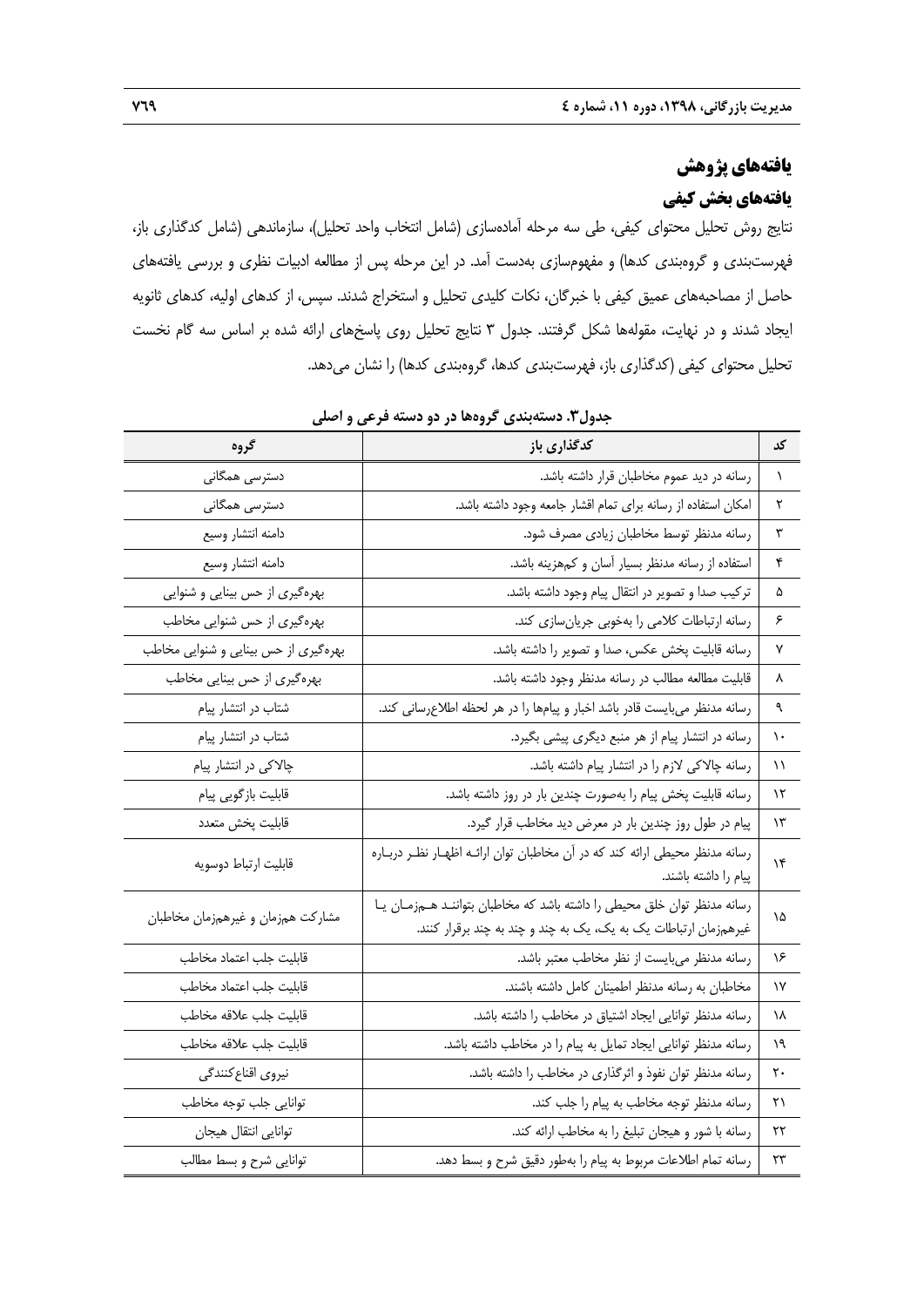| گروه                           | كدگذارى باز                                                                                   | کد             |
|--------------------------------|-----------------------------------------------------------------------------------------------|----------------|
| ارائه تفصيلي موضوع             | رسانه توانایی انتقال دقیق و تفصیلی پیام را داشته باشد.                                        | ٢۴             |
| جامع بودن مطالب                | توانایی انتقال جامع و کامل مطالب را داشته باشد.                                               | ۲۵             |
| سهولت در انتخاب نوع ارائه پيام | با توجه به شرایط تبلیغ، رسانه قابلیت ارائه پیام بهشکل نوشتاری، صوتی، تصویری<br>را داشته باشد. | ۲۶             |
| عدم وجود واسطه در انتقال پیام  | رسانه پيام را بدون واسطه منتقل كند.                                                           | ٢٧             |
| نشانه گرفتن مخاطب              | با توجه به أمادگي ذهني مخاطب پيام را ارائه كند.                                               | ۲۸             |
| نشانه گرفتن مخاطب              | رسانه به زمان ارائه پیام دقت کند  تا موجب ماندگاری خـوب عـاطفی و ذهنـی در<br>مخاطب شود.       | ٢٩             |
| توجه به مقصود اصلي پيام        | رسانه به قصد و منظور اصلی در ارائه پیام توجه کند.                                             | $\mathbf{r}$ . |

**ادامه جدول 3** 

# **دسته اصلي دسته فرعي**  دسترسي همگاني <mark>(دسترسي همگاني )</mark><br>مسيحت دامنه انتشار گسترده شتاب در انتشار پيام<br>سرعت انتقال پيام چالاكي در انتشار پيام درگير كردن حس بينايي مخاطب استفاده از حواس پنج<sup>م</sup>انه<br>استفاده از حواس پنجگانه بهرهگيري از حس شنوايي مخاطب درگيركردن احساس مخاطب قابليت جلب اعتماد مخاطب قابليت جلب توجه مخاطب قابليت جلب علاقه مخاطب قابليت اقناعي توانايي انتقال هيجان قابليت بازگويي پيام<br>تكرارپذيري قابليت پخش متعدد انتقال دقيق جزئيات توانايي شرح و بسط مطالب ارائه تفصيلي موضوع جامع بودن مطالب نشانهگرفتن مخاطب<br>استفاده هدفمند از ابزار توجه به مقصود اصلي پيام قابليت ارتباط دو سويه <mark>.</mark><br>تعاملي بودن رسانه مشاركت همزمان و غيرهمزمان مخاطبان سهولت در انتخاب نوع ارائه پيام انعطاف در ارسال پيام عدم وجود واسطه در انتقال پيام

## **جدول.4 دستهبندي گروهها در دو دسته فرعي و اصلي**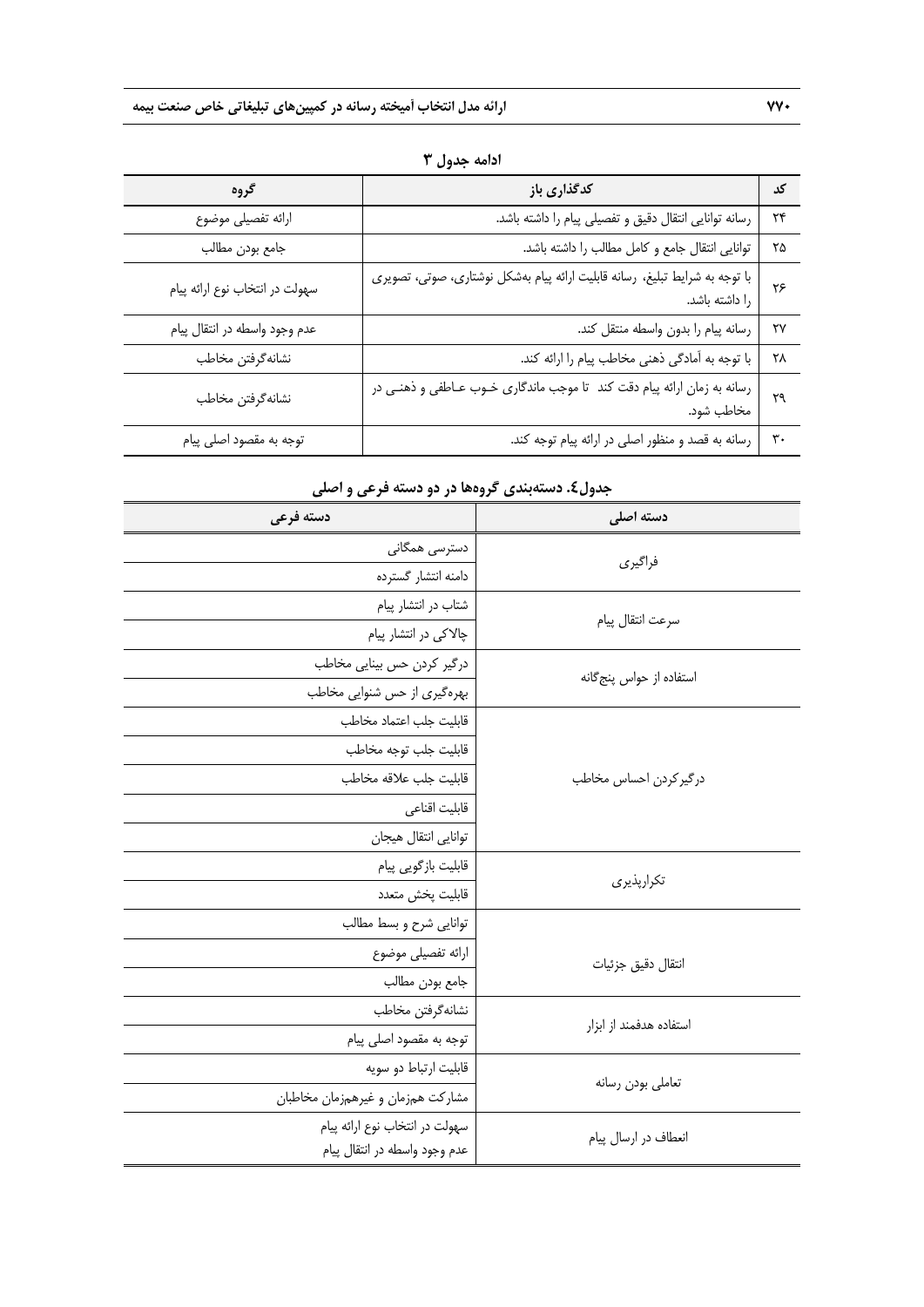مرحله آخر روش تحليل محتواي كيفي، گزارش دهي است، بنابراين، در ادامه هر يک از مفاهيم بهدستآمده در دسته اصلي، تعريف ميشود:

- .1 فراگيري: يعني استفاده از رسانه براي تمامي اقشار جامعه و مخاطبان مناطق گسترده جغرافيايي امكانپذير باشد.
- .2 سرعت انتقال پيام: يعني رسانه مدنظر قادر باشد اخبار و پيامهاي تبليغاتي بيمه را در هر لحظه و سريعتر از هر رسانه ديگري اطلاعرساني كند.
- .3 استفاده از حواس پنجگانه مخاطب: پيامهاي ارسالي از رسانه مدنظر، به سه صورت تصويري و صوتي و نوشتاري باشد و بتواند همزمان حواس پنجگانه انسان را براي درك پيام بهكار گيرد.
- .4 درگيركردن احساسات مخاطب: پيامهاي تبليغاتي ارسالي از رسانه مدنظر، توجه، علاقه و تمايل مخاطب را به خود جلب كنند و همچنين رسانه مدنظر توانايي ايجاد شور و هيجان را به مخاطب داشته باشد.
	- .5 تكرارپذيري: به معناي قابليت مشاهده و پخش پيام تبليغاتي بهصورت چندين بار در روز، ماه و سال است.
- .6 انتقال دقيق جزئيات: رسانه مدنظر توانايي شرح و بسط تفصيلي موضوع را دارد و تمامي اطلاعات مورد نياز مخاطب درباره پيام تبليغاتي بيمه را در اختيار او ميگذارد و ميتواند به سؤالهاي ايجاد شده در ذهن مخاطب پاسخ دهد.
- .7 استفاده هدفمند از ابزار: يعني اينكه رسانه قادر است به مناسبترين شكل، قصد و منظور اصلي پيام را انتقال دهد و به زمان و مكان ارائه پيام دقت كند تا موجب ماندگاري خوب عاطفي و ذهني در مخاطب شود.
- .8 تعاملي بودن رسانه: كنشي است كه بهواسطه فناوري ارتباطات، محيطي خلق ميشود كه در آن شركتكنندگان (كاربران) ميتوانند بهطور همزمان يا غيرهمزمان ارتباط (يك به يك، يك به چند، چند به چند) برقرار كرده و در تبادل دو سويه پيام شركت كنند. در تعريف تعاملي بودن، در وهله اول به درك و تصور مخاطب يا همان كاربر در فضاي مجازي توجه ميشود؛ يعني ارتباطي تعاملي است كه در آن كاربر اثرگذاري خود را در ارتباط برقرارشده و نقش خود را در ايجاد و تغيير فرايند ارتباط، احساس كند.
- .9 انعطاف در ارسال پيام: يعني اينكه استفاده از رسانه و محتواي پيام، به واسطه نياز نداشته باشد و رسانه با توجه به شرايط تبليغ، قابليت ارائه پيام را به هر شكلي اعم از نوشتاري، صوتي و تصويري داشته باشد.

# **يافتههاي بخش كمي**

**دور اول روش دلفي:** براي تأييد مؤلفههاي استخراج شده از ادبيات نظري پژوهش و مصاحبه با خبرگان مرتبط با موضوع پژوهش و افزايش اعتبار اطلاعات كسب شده، فهرست اين مؤلفهها در اختيار گروه ديگري از خبرگان حوزه تبليغات بيمه قرار گرفت تا با استفاده از تكنيك دلفي اعتبار آنها تأييد يا اصلاح و نهايي شوند. پرسشنامه دور اول دلفي با توجه به اهداف پژوهش تدوين و بين خبرگان توزيع شد. نتيجه پرسشنامهها به تأييد روايي 9 مؤلفه استخراج شده از مرحله تحليل محتواي كيفي انجاميد. در جدول ۵، مؤلفههاي استخراج شده و ميانگين امتيازهايي كه خبرگان بر مبناي مقياس ليكرت (1 تا 5) در دور اول روش دلفي به اين مؤلفهها اختصاص دادهاند، مشاهده ميشود.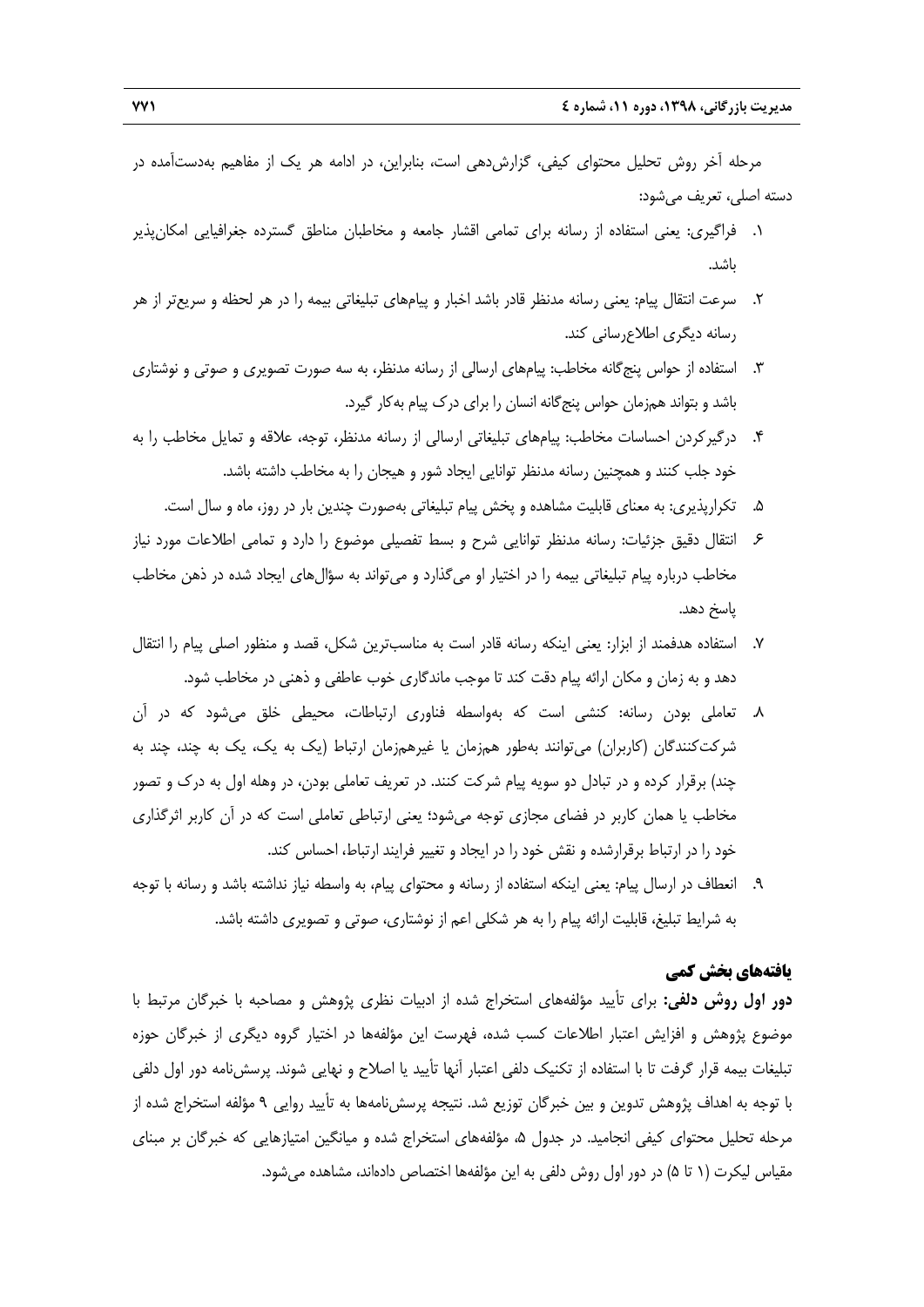| میانگین میزان اهمیت          | مؤلفه                                            |                                        |  |
|------------------------------|--------------------------------------------------|----------------------------------------|--|
|                              |                                                  | مؤلفه اصلى ١: فراگيرى                  |  |
| Y/Y                          | دسترسی همگانی                                    |                                        |  |
|                              | دامنه انتشار گسترده                              | فرعى                                   |  |
|                              |                                                  | مؤلفه اصلى ٢: سرعت انتقال پيام         |  |
| $\frac{1}{2}$                | شتاب در انتشار پیام                              |                                        |  |
|                              | چالاکی در انتشار پیام                            | فرعى                                   |  |
|                              |                                                  | مؤلفه اصلى ٣: استفاده از حواس پنج گانه |  |
| $\frac{1}{\sqrt{2}}$         | درگیرکردن حس بینایی مخاطب                        | فرعى                                   |  |
|                              | بهرهگیری از حس شنوایی مخاطب                      |                                        |  |
|                              |                                                  | مؤلفه اصلى ۴: درگير كردن احساسات مخاطب |  |
|                              | قابليت جلب اعتماد مخاطب                          |                                        |  |
| $f/\gamma$                   | قابليت جلب توجه مخاطب                            |                                        |  |
|                              | قابليت جلب علاقه مخاطب                           | فرعى                                   |  |
|                              | قابليت اقناعى                                    |                                        |  |
|                              | توانايي انتقال هيجان                             |                                        |  |
|                              |                                                  | مؤلفه اصلى ۵: تكرار پذيرى              |  |
| ۴/۶۵                         | قابليت بازگويي پيام                              | فرعى                                   |  |
|                              | قابليت پخش متعدد                                 |                                        |  |
|                              |                                                  | مؤلفه اصلى ۶ انتقال دقيق جزئيات        |  |
| ۳/۳۶                         | توانايي شرح و بسط مطالب                          |                                        |  |
|                              | ارائه تفصيلي موضوع                               | فرعى                                   |  |
|                              | جامع بودن مطالب                                  |                                        |  |
|                              |                                                  | مؤلفه اصلى ٧: استفاده هدفمند از ابزار  |  |
| ۴/۲۶                         | نشانه گرفتن مخاطب                                |                                        |  |
|                              | توجه به مقصود اصلي پيام                          | فرعى                                   |  |
|                              |                                                  | مؤلفه اصلى ٨: تعاملي بودن رسانه        |  |
| $\mathbf{r}/\mathbf{r}$      | قابلیت ارتباط دو سویه بین مخاطب و رسانه          |                                        |  |
|                              | فرعى<br>مشاركت مخاطبان بهصورت همزمان و غيرهمزمان |                                        |  |
|                              |                                                  | مؤلفه اصلى ٩: انعطاف در ارسال پيام     |  |
| $\mathbf{Y}/\cdot\mathbf{V}$ | سهولت در انتخاب نوع ارائه پیام                   |                                        |  |
|                              | عدم وجود واسطه در انتقال پيام                    | فرعى                                   |  |

**جدول .5 ميانگين نمره مؤلفهها در دور اول روش دلفي**

در اين مرحله، اگر ميانگين نمره مؤلفهاي كوچكتر يا مساوي ٣ باشد، كنار گذاشته ميشود. با توجه به جدول ۵، گزاره «انعطاف در ارسال پيام» با ميانگين 2/07 (كمتر از 3) حذف شد و بدين ترتيب 8 مؤلفه براي دور دوم دلفي باقي ماند.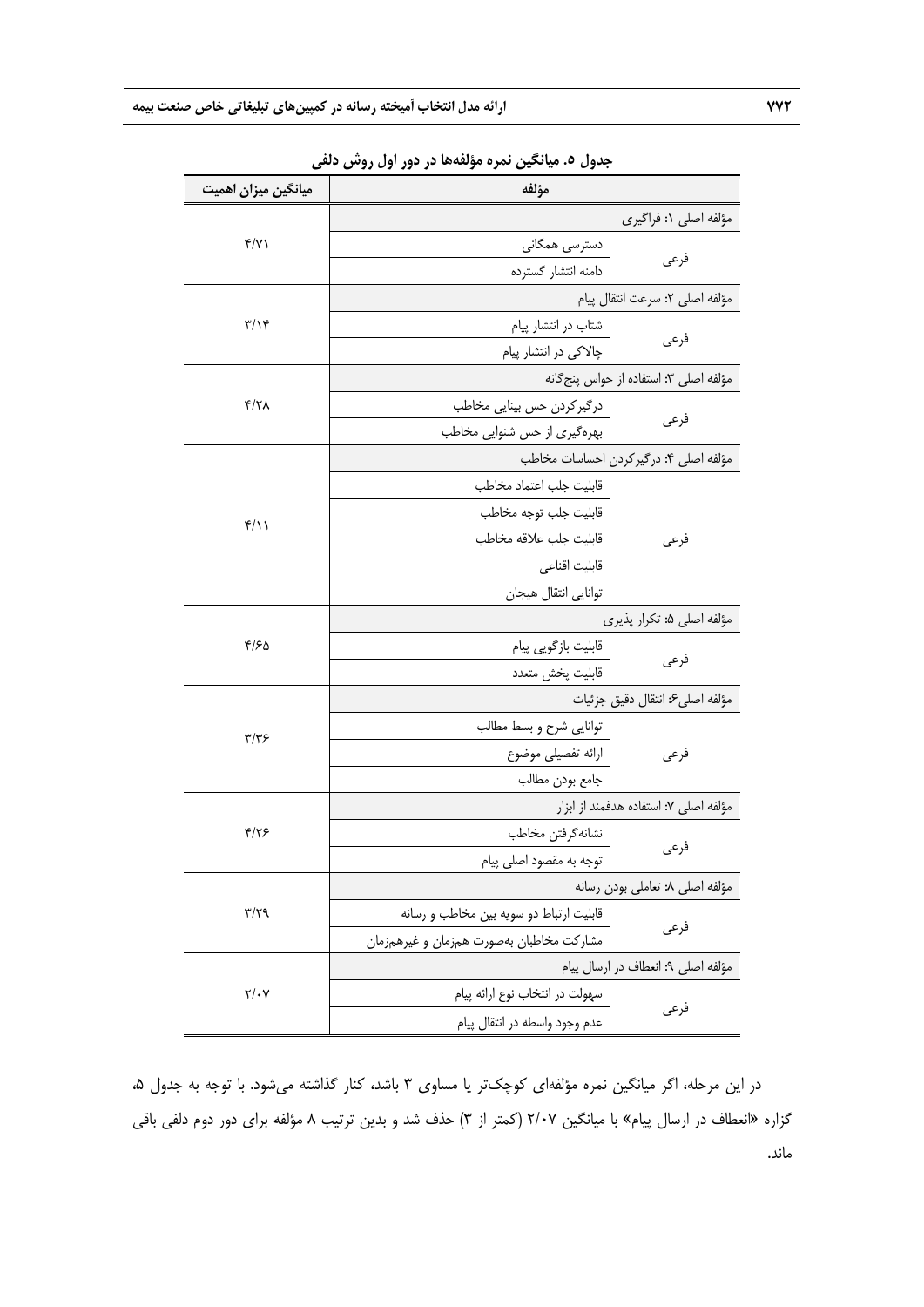**دور دوم تكنيك دلفي:** در اين مرحله، مؤلفه «انعطاف در ارسال پيام» كه در دور اول حد نصـاب لازم را كسـب نكـرده بود، از پرسشنامه حذف شد و پرسشنامه با 8 مؤلفه باقيمانده در اختيـار خبرگـان قـرار گرفـت. گفتنـي اسـت، در كنـار پرسشنامهاي كه براي هر فرد ارسال ميشد، ميانگين نظر گروه و نظر همان فرد در دور اول نيز درج شد تا پاسخدهنـده با توجه به نظر قبلي و ميانگين نظر گروه، براي تأييد مؤلفهها و تعيين اولويت آنها بر اساس ميزان اهميت تصـميمگيـري كند. خلاصه نتايج دور دوم روش دلفي در جدول 6 آورده شده است.

| درصد فراوانی             | میانگین میزان اهمیت                 | مؤلفه                                    |      |  |
|--------------------------|-------------------------------------|------------------------------------------|------|--|
|                          |                                     | مؤلفه اصلى ١: فراگيرى                    |      |  |
| 7/2/11                   | Y/YY                                | دسترسی همگانی                            |      |  |
|                          |                                     | دامنه انتشار گسترده                      | فرعى |  |
|                          |                                     | مؤلفه اصلى ٢: سرعت انتقال پيام           |      |  |
| 7.9/54                   | $\mathbf{r}/\cdot\mathbf{r}$        | شتاب در انتشار پیام                      |      |  |
|                          |                                     | چالاکی در انتشار پیام                    | فرعى |  |
|                          |                                     | مؤلفه اصلي٣: استفاده از حواس پنج گانه    |      |  |
| 7.1777                   | f/Y                                 | درگیرکردن حس بینایی مخاطب                | فرعى |  |
|                          |                                     | بهرهگیری از حس شنوایی مخاطب              |      |  |
|                          |                                     | مؤلفه اصلى ۴: درگير كردن احساسات مخاطب   |      |  |
|                          |                                     | قابليت جلب اعتماد مخاطب                  |      |  |
| 7.17/27                  | $\mathfrak{r}/\cdot \Lambda$        | قابليت جلب توجه مخاطب                    |      |  |
|                          |                                     | قابليت جلب علاقه مخاطب                   | فرعى |  |
|                          |                                     | قابليت اقناعى                            |      |  |
|                          |                                     | توانايي انتقال هيجان                     |      |  |
|                          | ۲/۵۵                                | مؤلفه اصلى ۵: تكرارپذيرى                 |      |  |
| ۱۴/۵۳٪                   |                                     | قابليت بازگويي پيام                      | فرعى |  |
|                          |                                     | قابليت پخش متعدد                         |      |  |
|                          |                                     | مؤلفه اصلى ۶: انتقال دقيق جزئيات         |      |  |
| $\frac{1}{2}$ $\sqrt{v}$ | $\frac{1}{2}$                       | توانايي شرح وبسط مطالب                   |      |  |
|                          |                                     | فرعى   ارائه تفصيلي موضوع                |      |  |
|                          |                                     | جامعبودن مطالب                           |      |  |
|                          |                                     | مؤلفه اصلى ٧: استفاده هدفمند از ابزار    |      |  |
| 7/17/1.                  | $f/\iota$                           | نشانهگرفتن مخاطب                         | فرعى |  |
|                          |                                     | توجه به مقصود اصلي پيام                  |      |  |
|                          |                                     | مؤلفه اصلى ٨: تعاملي بودن رسانه          |      |  |
| $\lambda\cdot\Delta r$   | $\mathbf{r}/\mathbf{r}$ .           | قابلیت ارتباط دو سویه بین مخاطب و رسانه  |      |  |
|                          |                                     | مشاركت مخاطبان بهصورت همزمان و غيرهمزمان |      |  |
| $\gamma$                 | $\mathbf{r}\mathbf{1} / \mathbf{r}$ | جمع                                      |      |  |

**جدول .6 ميانگين مؤلفهها در دور دوم روش دلفي**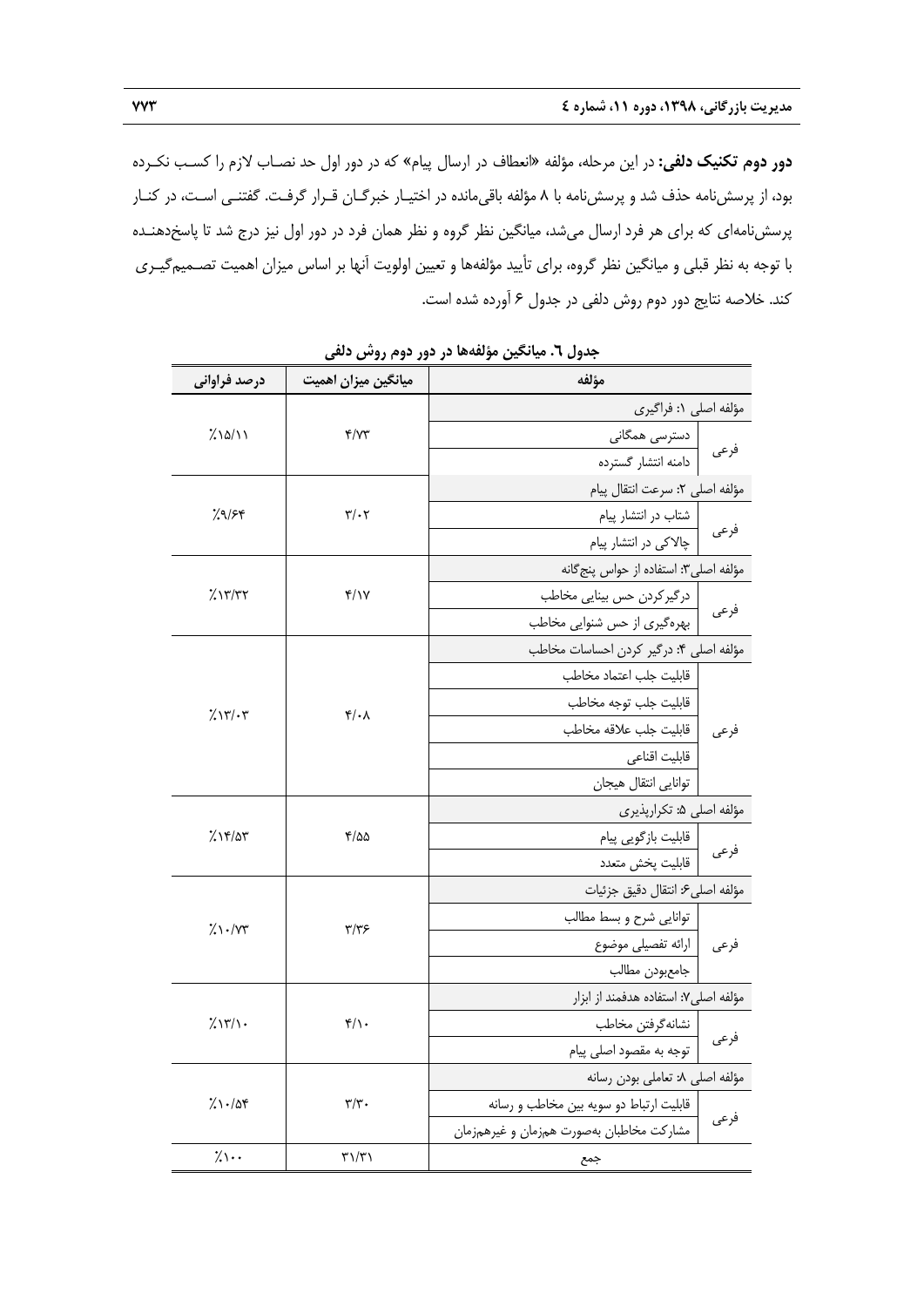همانطور كه مشاهده ميشود، ميانگين نمره همه مؤلفهها بيشتر از 3 است، بدين ترتيب مؤلفههاي باقيمانده در دور اول دلفي تأييد شدند. از آنجا كه نمرههاي ميانگين دور اول و دوم چندان تغييري نداشتند، كار گروه دلفي در اينجا به پايان ميرسد؛ زيرا اجراي دورهاي بيشتر كمكي به تغيير نتايج نميكند. با توجه با نتايج حاصل از مراحل قبل و نظر خبرگان، مدل زير بهعنوان مؤلفههاي مؤثر در انتخاب آميخته رسانه در كمپينهاي تبليغاتي خاص صنعت بيمه ارائه ميشود.



**شكل .1 مدل مؤلفههاي مؤثر در انتخاب آميخته رسانه در كمپينهاي تبليغاتي خاص صنعت بيمه** 

در ادامه بهمنظور تعيين رسانههاي مناسب براي تبليغ بيمههاي خرد، پرسشنامهاي طراحي شد و در اختيار خبرگاني قرار گرفت كه در مرحله كيفي حضور داشتند. مبناي امتيازدهي خبرگان به هر رسانه، ميزان برخورداري از مؤلفههاي تأييد شده در مرحله دلفي (مؤلفههاي رسانهاي مؤثر در تبليغ بيمههاي خرد) و اعداد 1 تا 9 بود. در نهايت، بر اساس درصد بهرهمندي رسانهها از هر مؤلفه، امتيازهاي نهايي ثبت و ميانگين امتيازها مشخص شد (جدول 7).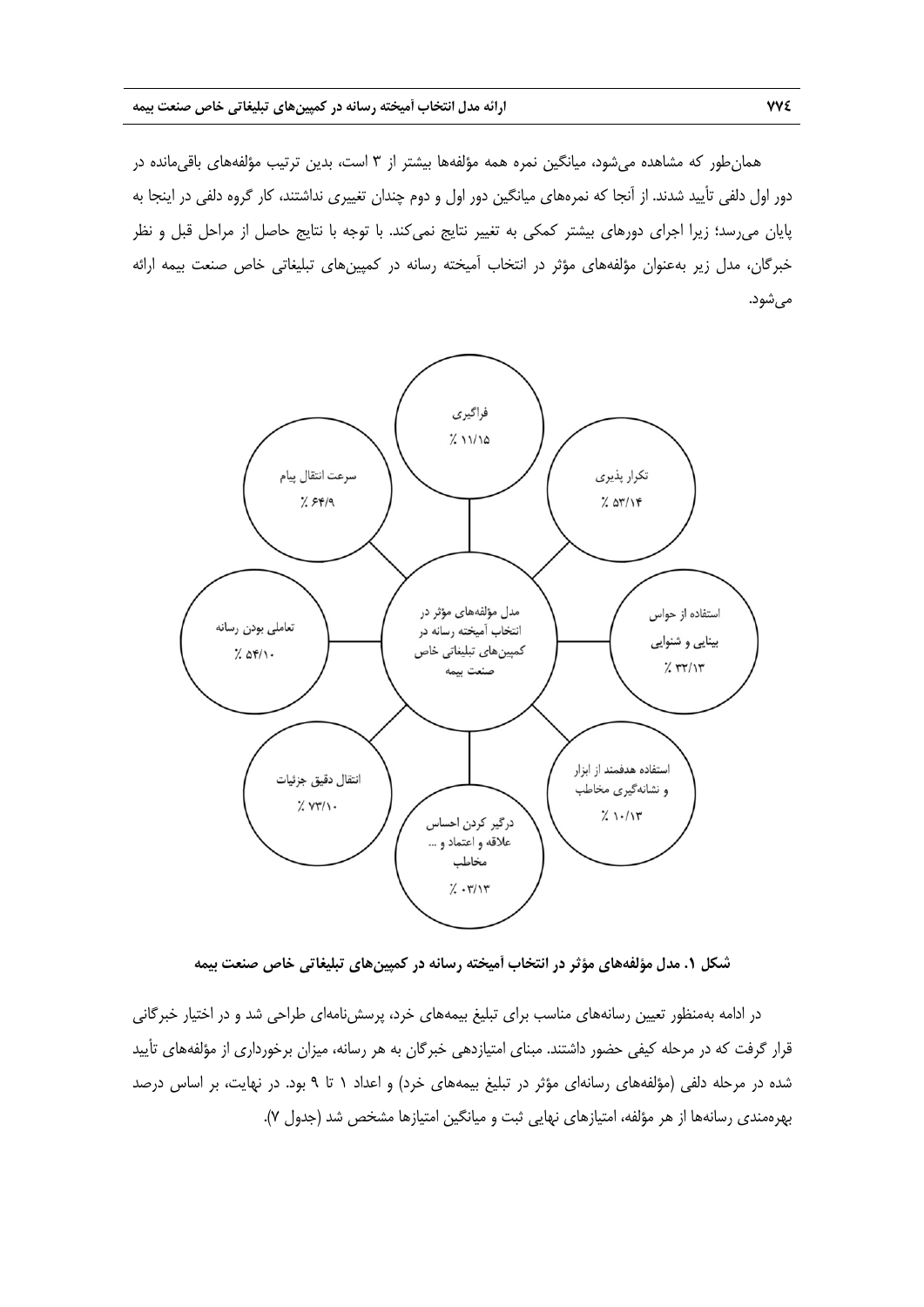| ميانگين مجموع امتيازهاي<br>مؤلفه ها در هر رسانه | تعاملي بودن رسانه (٤٥/٠/٤)  | نشانه گیری مخاطب (۱۲/۱۳)<br>استفاده هدفمند از ابزار و | انتقال دقيق جزئيات (٧٢/ ٥٠٪) | تکرار پذیری (۵۳/۱٤)                 | اعتماد و … مخاطب (۲۰۳٬۱۳/۰)<br>در گیر کردن احساس علاقه و | استفاده از حواس بینایی و<br>شنوایی<br>(214/4) | سرعت انتقال پیام<br>(31/6) | فراتیری (۱۱/۰۵)                   | مؤلفه<br>رسانه |
|-------------------------------------------------|-----------------------------|-------------------------------------------------------|------------------------------|-------------------------------------|----------------------------------------------------------|-----------------------------------------------|----------------------------|-----------------------------------|----------------|
| 5YY/A91                                         | $\mathbf{y}/\mathbf{k}$     | $\mathbf{r}/\mathbf{v}$                               | $5/\tau$                     | $\lambda/\zeta$                     | $\mathsf{Y}/\mathsf{Y}$                                  | $Y/\Upsilon$                                  | $\lambda$ /۶               | $\lambda/\lambda$                 | تلويزيون       |
| $\Delta \Upsilon \Upsilon / \Upsilon \Upsilon$  | $\zeta/\gamma$              | $\mathbf{Y}/\mathbf{Y}$                               | $\Delta/\Upsilon$            | $Y/\Upsilon$                        | $\Delta/\Lambda$                                         | $\Delta/\Upsilon$                             | $\mathcal{S}/\Lambda$      | $\Delta/\Lambda$                  | راديو          |
| $\Upsilon V$ ۶/۱۱۲                              | $\backslash/\mathfrak{r}$   | $\mathbf{r}/\mathbf{r}$                               | $\mathbf{r}/\mathbf{v}$      | $\backslash/\widetilde{\mathbf{y}}$ | 5/7                                                      | 5/5                                           | $\Upsilon/\Upsilon$        | $\mathbf{f}/\mathbf{f}'$          | سينما          |
| <b>YQA/۶۶۲</b>                                  | $\lambda/\Upsilon$          | 5/5                                                   | Y/Y                          | $\lambda/\mathfrak{f}$              | $5/\lambda$                                              | Y/Y                                           | $\lambda/\mathfrak{r}$     | $\mathsf{Y}/\mathsf{Y}$           | اينترنت        |
| 475/140                                         | $\mathcal{N}$               | $\Delta/\Upsilon$                                     | $5/\gamma$                   | $\sqrt{7}$                          | $\Delta/\tilde{\tau}$                                    | $\mathbf{y}/\mathbf{y}$                       | $\mathbf{f}/\mathbf{f}'$   | $\Delta/\Upsilon$                 | روزنامه        |
| $\Gamma$ 91/٢٨٢                                 | $\sqrt{2}$                  | Y/Y                                                   | $\lambda$ /۶                 | $\mathbf{Y}/\mathbf{Y}$             | Y/Y                                                      | $\Upsilon/\Upsilon$                           | $\mathbf{r}/\mathbf{r}$    | $\mathbf{Y}/\mathbf{Y}$           | بروشور         |
| 41/1/4                                          | $\mathsf{Y}/\mathsf{Y}$     | $5/\lambda$                                           | $\lambda/\lambda$            | $\mathsf{Y}/\mathsf{Y}$             | $\Delta/\lambda$                                         | $\mathbf{r}/\mathbf{q}$                       | $\frac{1}{2}$              | $\mathbf{r}/\mathbf{r}$           | مجله           |
| ۵۲۶/۱۷                                          | $\mathbf{r}/\mathbf{r}$     | $f/\lambda$                                           | $\mathfrak{f}/\mathfrak{f}$  | $Y/\lambda$                         | $\mathcal{F}/\mathfrak{f}$                               | $\Delta/\Lambda$                              | $\frac{1}{2}$              | $\Delta/\Lambda$                  | بيلبورد        |
| ٣۵٨/٩۶١                                         | $\frac{1}{2}$               | $\mathbf{Y}/\mathbf{Y}$                               | $\sqrt{7}$                   | $\mathbf{r}/\mathbf{q}$             | $\mathbf{r}/\mathbf{r}$                                  | $\Delta/\lambda$                              | $\Upsilon/\Upsilon$        | $\mathfrak{f}/\mathfrak{f}$       | فضاي مترو      |
| <b>٣٧٩/٧٧٩</b>                                  | $\frac{1}{2}$               | $\mathbf{Y}/\mathbf{Y}$                               | $\mathbf{\breve{v}}$         | $\Delta/\lambda$                    | $\mathfrak{f}/\mathfrak{f}$                              | $\Delta/\lambda$                              | $\mathbf{y}/\mathbf{k}$    | $\mathfrak{f}/\mathfrak{f}$       | اتوبوس         |
| $\forall \lambda \cdot / \cdot \lambda$ ۶       | 1/9                         | $\mathbf{r}/\mathbf{r}$                               | $\Delta/\Upsilon$            | $f/\lambda$                         | $\mathbf{f}/\mathbf{q}$                                  | $\mathfrak{f}/\mathfrak{f}$                   | $\frac{1}{\sqrt{2}}$       | $\mathbf{r}/\mathbf{q}$           | تراكت          |
| $\Delta S/\Delta \cdot \Lambda$                 | $\mathbf{f}/\mathbf{f}'$    | $Y/\lambda$                                           | $\mathbf{Y}/\mathbf{Y}$      | $Y/\lambda$                         | $\mathbf{Y}/\mathbf{Y}$                                  | $\mathbf{y}/\mathbf{y}$                       | $\mathcal{F}/\Lambda$      | $\mathfrak{r}/\mathfrak{\lambda}$ | پیام کوتاه     |
| ۵۳۶/۷۷۱                                         | $\mathfrak{r}/\mathfrak{r}$ | $Y/\Upsilon$                                          | $\Delta/\Upsilon$            | $5/\tau$                            | $\Delta/\mathfrak{r}$                                    | $\Delta/\lambda$                              | ۶                          | $\mathbf{Y}/\mathbf{Y}$           | پورتال سازمان  |

**جدول .7 تعيين ميانگين مجموع امتياز مؤلفهها در هر رسانه با توجه به نتايج ميانگين مجموع** 

با توجه به امتياز مؤلفههاي مؤثر در هر رسانه از بيشترين تا كمترين، مدل انتخاب آميخته رسانه در كمپينهاي تبليغاتي خاص صنعت بيمه بدين صورت پيشنهاد ميشود: ١. اينترنت (فضاي مجازي)؛ ٢. تلويزيون؛ ٣. پورتال سازماني (وبسايت)؛ ۴. راديو؛ ۵. بيلبورد؛ ۶. پيام كوتاه؛ ۷. روزنامه؛ ۸. مجله؛ ۹. بروشور؛ ۱۰. تراكت؛ ۱۱. فضاي داخل و بيرون اتوبوس هاي شهري؛ ١٢. صفحه سينما؛ ١٣. فضاي مترو.

### **نتيجهگيري و پيشنهادها**

بهكمك نظر خبرگان صنعت بيمه و حوزه رسانه، در مجموع 13 رسانه بهعنوان رسانههاي مؤثر بر تبليغات بازاريابي بيمههاي خرد شركتهاي بيمه انتخاب شدند كه از لحاظ اهميت بهترتيب عبارتاند از: ١. اينترنت (فضاي مجازي)؛ ٢. تلويزيون؛ ٣. پورتال سازماني (وبسايت)؛ ۴. راديو؛ ۵. بيلبورد؛ ۶. پيام كوتاه؛ ۷. روزنامه؛ ۸. مجله؛ ۹. بروشور؛ ۱۰. تراكت؛ ۱۱. فضاي داخل و بيرون اتوبوس هاي شهري؛ ١٢. صفحه سينما؛ ١٣. فضاي مترو.

در سالهاي اخير، پژوهشهاي بسياري در داخل و خارج كشور در رابطه با اولويتبندي رسانهها بهمنظور تبليغ بازاريابي در صنايع مختلف اجرا شده است كه اغلب آنها، از جمله تاجيك و مرادي (1397)، فرهنگي و عابديني (1394)،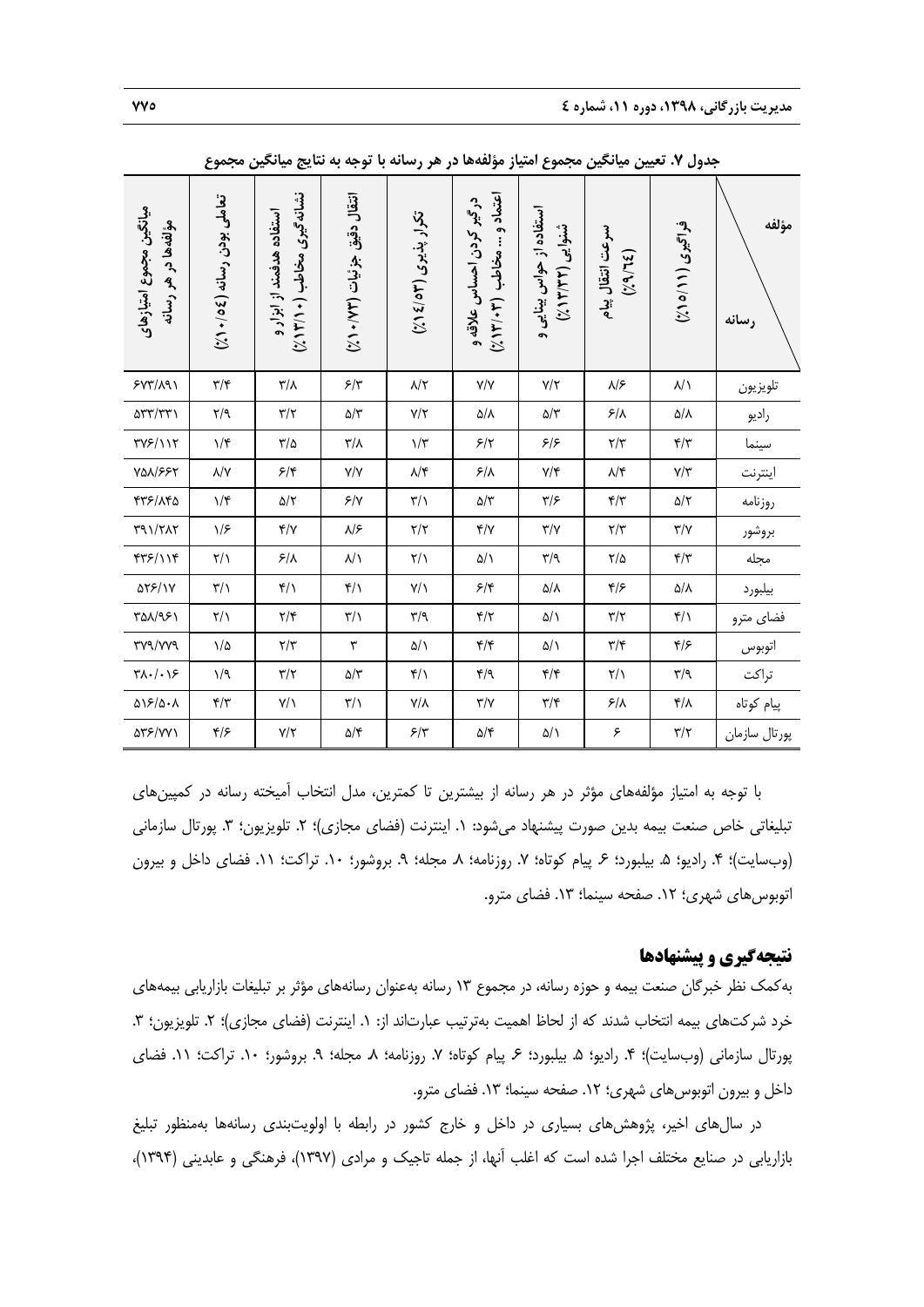زارعي قركانلو و همكاران (1393)، بهرامي زنوز (1392) و تقيزاده (1390) نشان دادهاند كه تلويزيون مهمترين رسانه است و در جايگاه نخست تبليغات بازاريابي قرار دارد. اما امروزه استفاده از رسانههاي اجتماعي در بين مردم افزايش يافته و در سازمانها و كسبوكارها نيز رشد تدريجى داشته است (هاميودا<sup>٬</sup> ۲۰۱۸). در پژوهش حاضر، اينترنت (فضاى مجازى و شبكههاي اجتماعي) در رأس انتخاب آميخته رسانه قرار گرفت كه با نتيجه پژوهشهاي لوپز و همكاران (2017)، نظير (2017)، بردا و همكاران (2015) و موت واني و همكاران (2014) همخواني دارد. در توضيح اين نتيجه ميتوان گفت كه بهعلت سرعت پيشرفت فناوري و افزايش علاقه جوانان به فضاي مجازي، اينترنت رفته رفته از انواع رسانهها و حتي تلويزيون نيز پيشي گرفته است. با گسترش دامنه اينترنت، استفاده عموم از برنامههاي اينترنتي در فضاي مجازي (همچون ايسنتاگرام و تلگرام) بسيار زياد شده است. صاحبان مشاغل مختلف با ايجاد صفحه در اينستاگرام و ارائه محصول همراه با عكس يا ويدئو، بدون پرداخت ماليات يا هزينههاي سنگين، به فرصت خوبي براي معرفي محصول و تشكيل زنجيرهاي از مشتريان دائمي دست يافتهاند. از آنجا كه اين به اشتراكگذاري، بهسادگي و از طريق تلفن همراه يا تبلت صورت ميگيرد، افراد ميتوانند در هر مكاني از خدمات اينترنتي و فضاي مجازي استفاده كنند.

تلويزيون با قرار گرفتن در جايگاه دوم مدل انتخاب آميخته رسانه، بهعلت برخورداري از ويژگيهايي همچون صدا، تصوير و حركت و امكان تلفيق اين موارد با هم، رسانه تبليغاتي بسيار پرقدرت و خلاق در نظر گرفته ميشود. تبليغات تلويزيوني، به فراخور نوع كالا يا خدمت و مخاطبان انتخاب و اجرا ميشود، به همين سبب سبكهاي بسيار متفاوتي دارد. تلويزيون توانايي ارائه تمامي سبكهاي تبليغات را در قالب تيزر، رپورتاژ، فيلم صنعتي، آرم آگهي، زيرنويس، فيلم كوتاه و... را دارد.

پورتال سازمان بعد از تلويزيون در مدل انتخاب آميخته رسانه در جايگاه سوم قرار گرفت. در دنياي امروز، تقريباً براي هر كسبوكاري، داشتن وبسايت مانند شناسنامه يا گذرنامه براي افراد است. اينكه كاربر يا مشتري بهمنظور يافتن اطلاعات، ساعتها وقت خود را براي بازديد و زير و رو كردن وبسايت شركتي صرف كند، تصور كاملاً اشتباهي است. وبسايتي موفق است كه بتواند مخاطب يا مشتري را در كوتاهترين زمان به مسير درست دريافت اطلاعات هدايت كند.

در مدل انتخاب آميخته رسانه، راديو در جايگاه چهارم قرار گرفته است. اگرچه روشهاي جديد تبليغاتي همچون اينترنت، تلويزيون و... ضريب نفوذ راديو را كاهش دادهاند؛ دستيابي آسان به راديو باعث شده است كه مخاطبان خاص خود را داشته باشد و تكرار تبليغ در برابر هزينه كم، موجب شده است كه همچنان رسانه مناسب و تأثيرگذاري براي تبليغات بازرگاني باشد. راديو در مقايسه با رسانههاي تلويزيون يا آگهيهاي چاپي، تصوير بصري ندارد و شايد در ظاهر اثربخشي زيادي نداشته باشد؛ اما نكته حائز اهميت اين است كه اين رسانه بسيار آسانتر از ساير رسانهها در دسترس است و از لحاظ جغرافيايي، وسعت بيشتري را پوشش ميدهد. ضمن اينكه نياز چنداني به برق، اينترنت، ابزاري مثل تلويزيون يا كامپيوتر ندارد و به همين سبب، مخاطبان بيشتر و متنوعتري را تحت پوشش قرار ميدهد.

بيلبوردها كه در واقع بزرگترين نوع تبليغات محيطي هستند و در مناطقي با ترافيك سنگين مانند كنار جادهها يا بزرگراهها يافت ميشوند، رتبه پنجم را در مدل انتخاب آميخته رسانه بهدست آوردهاند.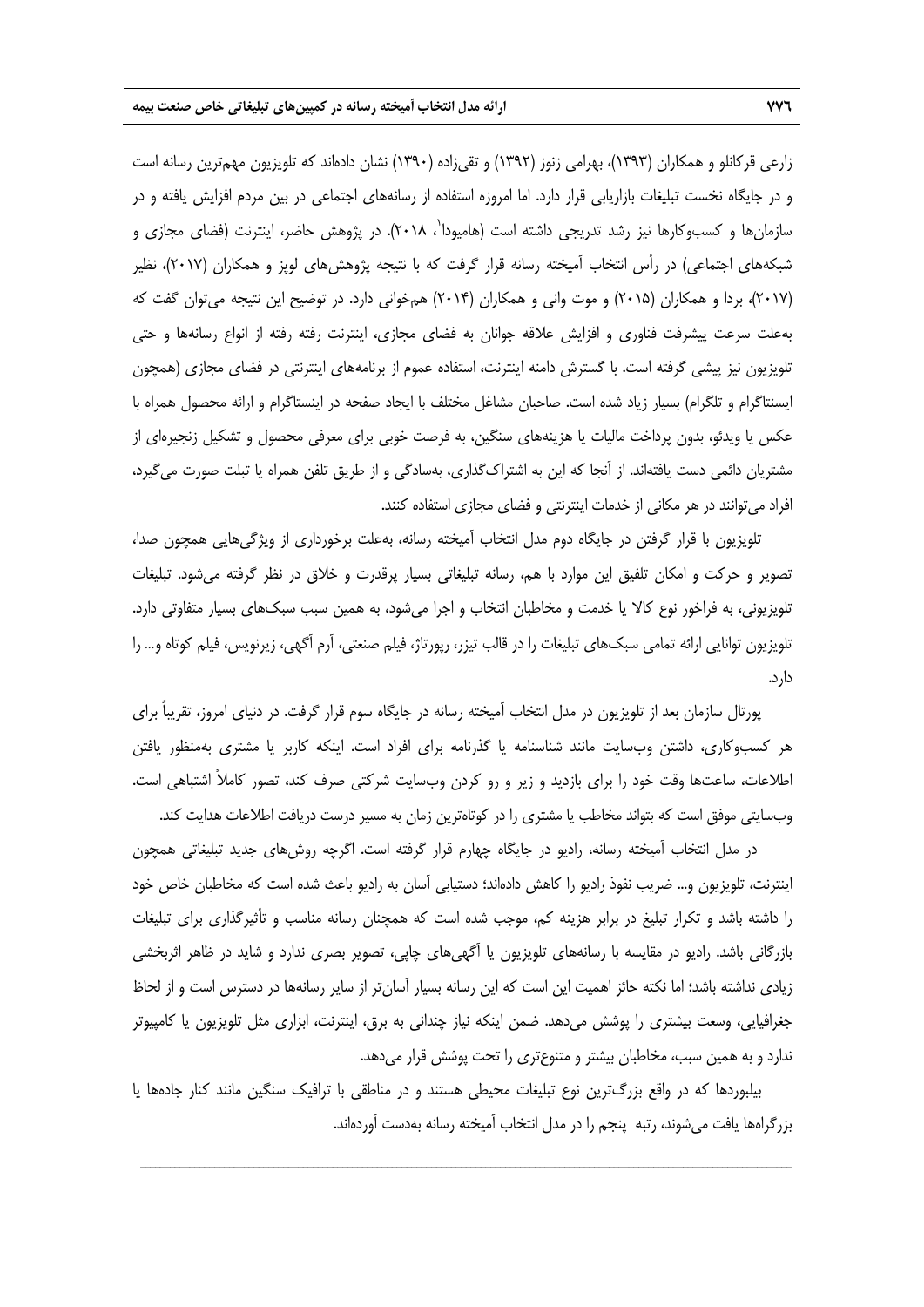بيلبوردها، تبليغات زيادي را به رانندگان و عابران ارائه ميكنند و تصاوير متمايزي را نشان ميدهند. برخي از مزاياي استفاده از بيلبوردها در مقابل رسانههاي ديگر عبارتاند از: قرارگرفتن تبليغ نزديك به نقطه فروش، تكرار بسيار آنها در محيط و مواجهه منظم با مسافران، دسترسي بسيار، حضور و قابليت مشاهده 24 ساعته، انعطاف جغرافيايي براي تبليغكنندگان بومي، كارايي اقتصادي از نظر هزينههاي توليدي كمتر و تأثير بصري بر اندازه تبليغ و خلاقيت پيام و آگاهي از برند.

تبليغ از طريق پيام كوتاه بعد از بيلبورد و در جايگاه ششم قرار دارد. در حال حاضر، تبليغات پيامكي يكي از پرطرفدارترين سرويسهاي تبليغاتي محسوب ميشوند. ارتباط با ميليونها مخاطب در عرض چند ثانيه با قابليت تفكيك و هدفمندسازي مخاطبان، ويژگي بينظير پيامك است كه آن را ساير فناوريها و روشهاي تبليغاتي موجود متمايز ميكند. اين در حالي است كه تبليغات پيامكي، از جمله كم هزينهترين راههاي تبليغاتي است.

رسانههاي چاپي مانند روزنامه، مجله، بروشور و تراكت، بهترتيب در رتبه هفت، هشت، نه و ده جاي گرفتهاند. تبليغ در مجلهها ميتواند برند را براي مخاطبان مخصوص تبليغ كند. علاقهمندان به تجارت، خوانندگان تخصصي مجلهها به شمار ميروند، پس با ارائه آگهيهاي تبليغاتي در مجلهها، فرصت خوبي براي جذب مردم ايجاد ميشود. تبليغات چاپي در رسانهها ميتواند با سرعت بيشتري مخاطبان شركت تجاري را جذب كند. اگر بودجه تبليغاتي كم باشد، استفاده از مجله براي تبليغ راه كمابيش ارزانتري است. نكتهاي كه بيش از هر چيز ديگري ارزش چاپ را بيشتر ميكند، اين است كه رسانههاي چاپي مخاطب را بيشتر درگير خود ميكند و برخلاف رسانههاي ديجيتال، به مخاطب اجازه نميدهد در لحظه چند كار را با هم انجام دهد يا دستكم امكان اين كار را براي مخاطب محدودتر ميكند؛ زيرا وقتي مخاطب تبليغ مدنظر را در روزنامه يا مجله در دست ميگيرد و ميخواند، قادر نيست كه در همان حال به تايپ يا جستوجو در سايت اقدام كند و اين موضوع خود باعث ميشود به محتواي منتشرشده توجه بيشتري شود.

تبليغ روي بدنه اتوبوسها در جايگاه يازدهم قرار گرفت. اتوبوس بهعلت ويژگي ذاتي و قرارگيري در معرض ميليونها چشم، جايگاه مناسبي براي تبليغات محيطي است و ميتوان آنها را به نوعي بيلبوردهاي متحرك ناميد. در اين شيوه، چون اتوبوس دائم در سطح شهر تردد ميكند، محدوده وسيعي از شهر و ميليونها بيننده را تحت پوشش تبليغات محيطي قرار ميدهد و مخاطبان بسياري را از شمال تا جنوب و از شرق تا غرب شهر دربرميگيرد.

در رتبه دوازدهم انتخاب آميخته رسانه سينما قرار دارد. تبليغ در سينما بهعنوان رسانه همگاني، بهدليل برخورداري از ويژگيهاي منحصربهفرد، از بسترهاي تبليغاتي مؤثر، كارآمد و در عين حال، مناسب از لحاظ هزينه است. ويژگي اصلي تبليغ در سينما، آمادگي مخاطب براي درك و توجه به پيام تبليغ است، چون بيننده با آرامش فكري و براي گذراندن اوقات خوش به سينما ميرود و بهعلت نبود عوامل مزاحم، تبليغ روي پرده عريض سينما با صداي كاملاً رسا، باعث ميشود بيننده بهطور كامل بر آن تمركز كند.

فضاي مترو در رتبه آخر قرار گرفته است. امروزه در تمام جهان تبليغات محيطي در ايستگاههاي مترو، يكي از ابزارهاي اطلاعرساني مهم براي صاحبان پيام شناخته شده است. تبليغ از طريق تابلوها و دستگيرههاي داخل قطارها، تبليغ از طريق تابلوهاي هوشمند آيينهاي، تبليغ روي ديواره پله برقي (تابلوهاي بكلايت) از ابزارهاي تبليغاتي در مترو هستند.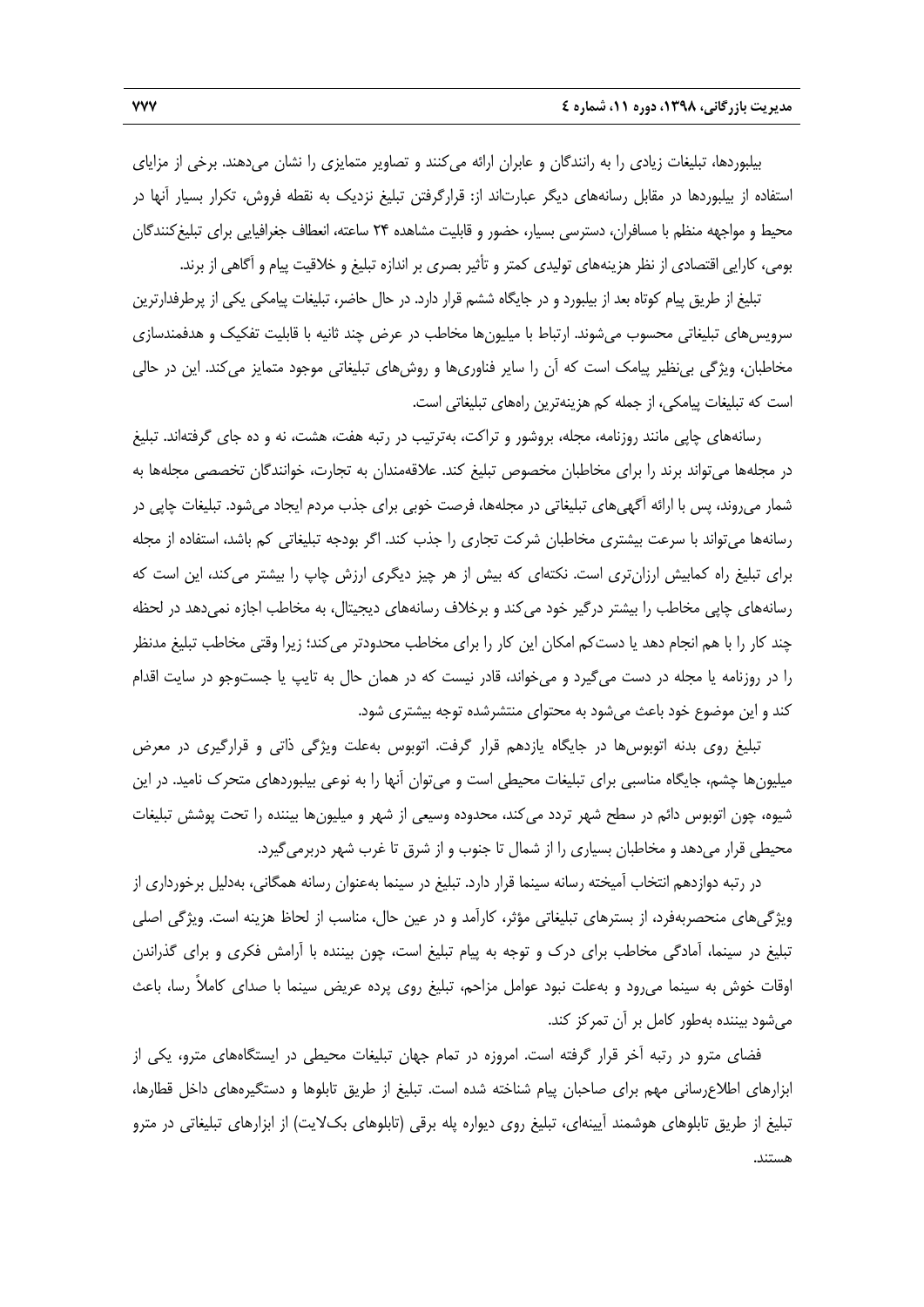در انتهاي مقاله، پيشنهادهاي كاربردي براي تكميل مباحث ارائه شده است:

- با توجه به اينكه در اولويتبندي رسانهها، اينترنت مهمترين رسانه براي تبليغ شناخته شد، پيشنهاد ميشود كه هنگام تنظيم برنامههاي تبليغاتي، براي اينترنت سهم بيشتري در نظر گرفته شود.
- شركتهاي بيمه ميبايست سيستم سامانه پيامكي خود را تقويت كرده و پيامهاي كوتاه و مفيدي طراحي كنند.
- با توجه به اينكه بيلبورد جزء رسانههاي مهم براي تبليغ بيمههاي خرد شناخته شد، پيشنهاد ميشود در تبليغهاي بيلبورد به مواردي از قبيل سادهبودن پيام، انتقال پيام با واژگان محدود، جذابيتهاي نوشتاري، جذابيت بصري و نوآوري و خلاقيت آميخته با فرهنگ بومي جامعه توجه ويژه شود. همچنين توصيه ميشود بيلبوردها بهطور واضح، محصول يا تبليغ كننده را معرفي كنند و بهطور متناسب در سطح شهر توزيع شوند.
- در تبليغات راديويي، محصول يا خدمت مدنظر در قالب جملههاي كوتاه و دقيق معرفي شود. همچنين بهتر است از كالا يا خدمت در ثانيههاي نخست آگهي نام برده شود و اطلاعات كليدي و نام برند چندبار در طول تبليغ تكرار شود. آگهيهاي راديويي در مقايسه با تلويزيون، به تكرار بيشتري نياز دارند. اين موضوع بايد در نظر گرفته شود كه مردم از آگهي يكنواخت بهسرعت خسته ميشوند و پس از چندبار شنيدن، به آن توجه نميكنند، پس بهتر است كه براي هر برند در مدت زمان كوتاهي چند تبليغ مختلف طراحي شود يا تبليغ يك برند بهسرعت تغيير كند. بهعلاوه، تبليغ راديويي بر صدا متكي است و هرچه كالا با صداي خاصتري معرفي شود، در ذهن مخاطب ميماند، بنابراين صداي تبليغات راديويي بايد متفاوت، جذاب و گوشنواز باشد تا توجه مخاطب را به خود جلب كند و تصويري مناسب و ماندگار در ذهن مخاطب خلق كند. همين موضوع اطلاعات بيشتري را به او منتقل ميكند، به بيان ديگر، يك صداي خاص در ذهن فرد ثبت ميشود و بهطور قطع بخشي از اطلاعات در كنار صدا در حافظه فرد باقي ميماند.
- در خصوص پورتال مؤسسه، پيشنهاد ميشود كه بهروزرساني و نگهداري از پورتال همواره بهعنوان يك اصل مهم در تبليغات در نظر گرفته شود. يكي از نكات مهم در طراحي پورتال، استفاده كمتر از متن به جاي بهرهگيري از روشهاي بصري براي انتقال مطلب است. اين تركيب بايد بهگونهاي باشد كه هم محتوا و مطلب بهدرستي و كاملاً شفاف منتقل شود و هم بيننده را سرگرم كند. طبيعي است كه براي دستيابي به اين هدف، بايد از ابزارهاي لازم براي تهيه حرفهاي محتوا بهره برد. در واقع، ايجاد توازن ميان محتوا و كيفيت ارائه آن، ميتواند مخاطبان را جذب كند. وبسايتي موفق است كه بتواند مخاطب را در مسير درست دريافت اطلاعات قرار دهد. يكي از اتفاقهاي بسيار بد براي بازديدكننده، اين است كه فهرست يا كليد موجود در صفحه فعال نباشد؛ اگر صفحه مربوط به اين اطلاعات هنوز ساخته نشده است، اصلاً نبايد در وبسايت قرار گيرد.
- در تبليغات رسانههاي چاپي، توصيه ميشود تبليغ در نشريه و روزنامه مناسب كسبوكار بيمه انجام شود. هر مجله يا روزنامهاي رسالت خاص و مخاطبان هدف خود را دارد، پس بايد با توجه به موضوع فعاليتهاي شركت و ميزان مخاطبان، مجله يا روزنامهاي را براي تبليغ انتخاب كرد. نكته ديگر، اينكه تيترها يا عنوانها بايد بهنحوي انتخاب شوند كه بتوانند بهسرعت توجه مخاطب را جلب كنند و خواننده با نگاه سريع به محتواي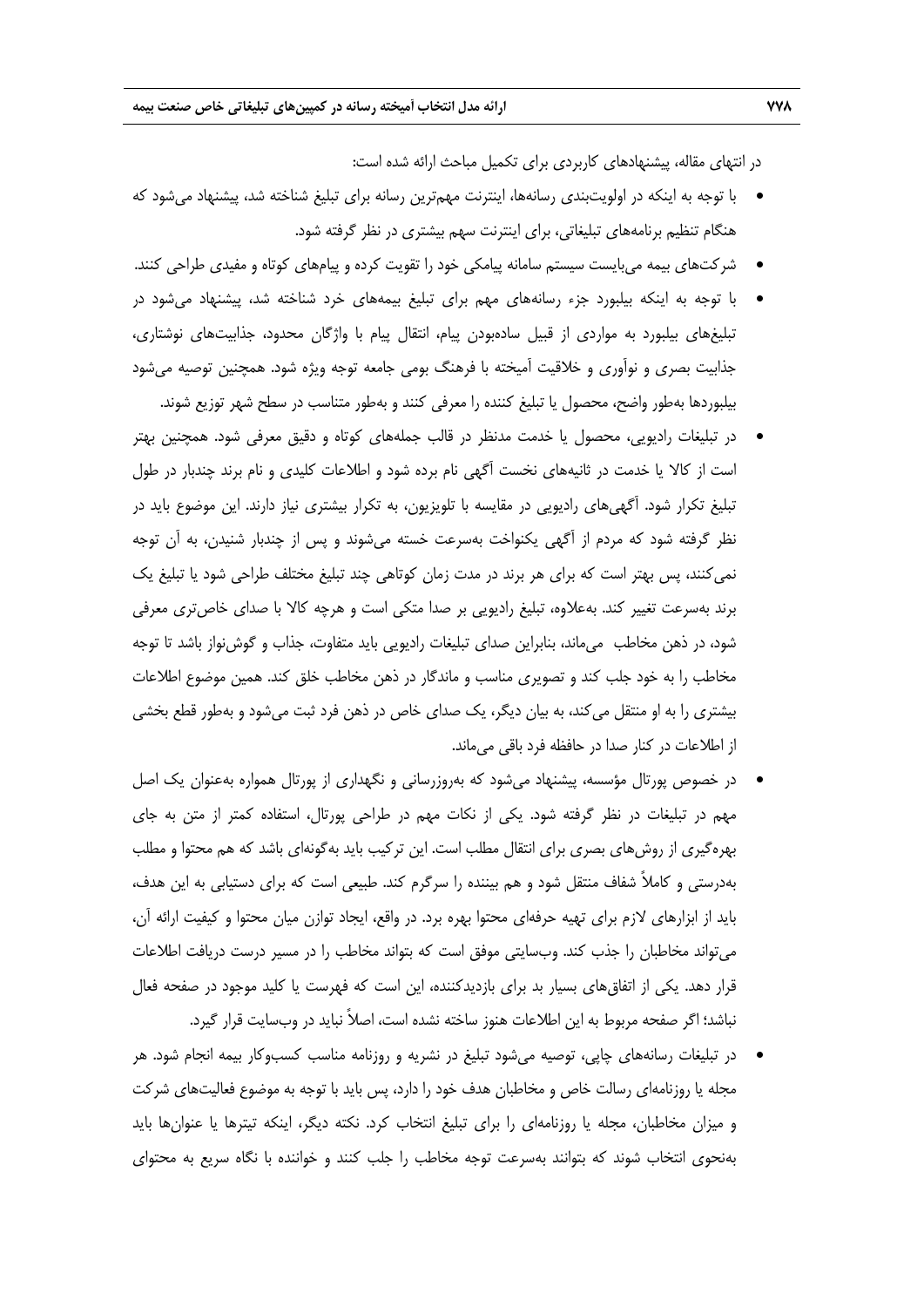مجله، متوجه عنوانهاي جذاب آن شود و كنجكاوي وي را برانگيزد. بهكارگيري تصاوير باكيفيت در تبليغ نيز اصل ديگري در تبليغات رسانههاي چاپي است. همچنين نتيجه پژوهشهاي روانشناسي نشان ميدهد كه افراد بيشتر ترجيح ميدهند كه تصاوير سمت راست خودشان را ببينند. بنابراين توصيه ميشود از اين خصوصيت مغز انسان بهره برده شود و تبليغ به نحوي طراحي شود كه اطلاعات مهم مانند نام شركت و هدف مدنظر، در سمت راست صفحه گنجانده شود.

# **منابع**

- آشتي، افشين؛ اسفرجاني، شهرزاد؛ مسعودفر، عليرضا (1384). در يك كمپين تبليغاتي چه ميگـذرد <sup>و</sup> مسـئوليتهـاي يـك آژانـس مشاور تبليغاتي چيست؟ تهران: داروگ نو.
- ابراهيمي، عبدالحميد؛ عالي، صمد (1395). بررسي تأثير كيفيت رابطه بر پاسخهاي رفتاري مشتريان در مراحل مختلف چرخـه عمـر رابطه مشتري (مطالعه موردي: بانک کشاورزي تبريز). *مديريت بازرگاني، ٨ (*٣)، ۵۰۳– ۵۲۸.
- بهرامي زنوز، آرزو (١٣٩٢). *بررسي تأثير تبليغات بر فروش بيمه عمر*. پايان نامه كارشناسي ارشد، دانشگاه آزاد اسلامي واحـد تهـران مركزي، دانشكده مديريت.
- تاجيك اسماعيلي، سميه؛ مرادي، سيروس (1397). رابطه ميان تبليغات تجاري تلويزيون با انتخاب محصولات از طـرف مشـتريان. فصلنامه رسانه، 29(1)، -79 .110
- تدريسي جوان، هوشنگ (۱۳۹۳). *انتخاب آميخته رسانه در كمپين هاي تبليغاتي با تلفيق مدل تصميم زباني فازي و الگوريتم ژنتيک* (مورد مطالعه: بانك پارسيان). پاياننامه كارشناسي ارشد، دانشكده مديريت، دانشگاه تهران.
- تقيزاده، محمدرضا (1390). بررسي اثرگذاري رسانههاي تبليغاتي بر فرايند خريد بيمهنامههاي عمر و پسانداز با بهرهگيري از مـدل Aida (موردمطالعه: شركت بيمه ايران شهر رشت). *چهارمين كنفرانس كسبوكار بيمه*. ٢٧ مهر ماه. شهر تهران.
- خادم، مهدي (1394). بررسي عوامل مؤثر در انتخاب رسانه <sup>و</sup> بودجهبندي تبليغات در صنعت بيمه از ديدگاه مديران (مطالعه موردي: شركت بيمه آسيا). پاياننامه كارشناسي ارشد. دانشگاه آزاد اسلامي، واحد تهران مركز. دانشكده مديريت و حسابداري.
- زارعي قركانلو، قاسم؛ مشبكي، اصـغر؛ كردنـائيج، اسـداالله (1393). ارزيـابي اسـتراتژي انتخـاب رسـانه تبليغـاتي مبتنـي بـر رفتـار مصرف كنندگان. *نشريه جهاني رسانه ـ نسخه فارسي، ٩(٢)، ١٨٣-١٩۶.*
- زماني، حميده؛ مهديزاده، محمد؛ سعيدي، رحمان (1393). بررسي تطبيقي تبليغات بازرگاني شركت هاي بيمه دولتي و خصوصي در ايران تحليل محتواي آگهي،اي مطبوعاتي بيمههاي دولتي و خصوصي. *نشريه پژوهشكده بيمه*، (١۶۸)، ۵-١٨.
- فرهنگي، علي اكبر؛ عابديني، راضيه (1394). تأثير عناصر آميخته رسانه بر ارزش ويژه برند خدمات (مطالعه مـوردي: بانـك سـينا). مديريت بازاريابي، ١٠(٢۶)، ٢٧-٧۵.
	- كاتلر، فيليپ؛ آرمسترانگ، گري (1393). اصول بازاريابي (بهمن فروزنده، مترجم). (چاپ هجدهم). اصفهان: نشر آموخته.
		- محمديان، محمود (1388). مديريت تبليغات. (چاپ چهارم). تهران: انتشارات حروفيه.
- ويسي، مهسا؛ سليماني، ندا (1394). اولويتبندي استفاده از رسانهها در آگاهي از برندهاي صنعت بيمـه در ميـان مصـرفكننـدگان. مطالعات جامعه شناسي، ٨ (٢٧)، ١٥٣-١٥۴.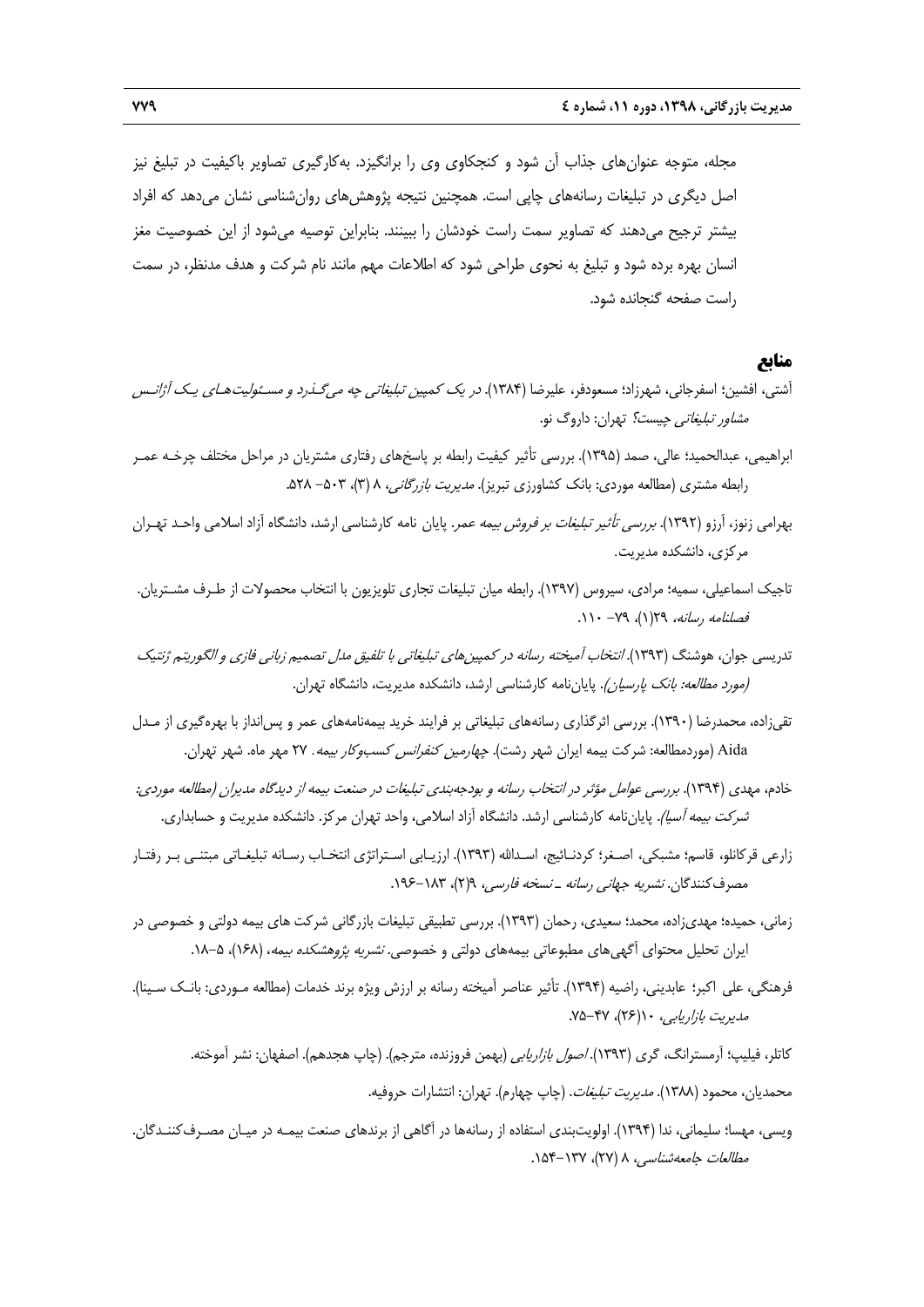## **References**

- Aduloju, S. A., Odugbesan, A. O., Oke, S. A. (2009). The effects of advertising media on sales of insurance products: a developing-country case. *Journal of Risk Finance*, 10 (3), 210- 227.
- Ashti, A., Esfarjani, SH., Masoudfar, A. (2005). *What is going on in an advertising campaign? What are the responsibilities of an advertising advisory agency?* Tehran: Darvagno. (*in Persian*)
- Bahrami zanuz, A. (2013). *The impact of advertising on life insurance sales.* MSc Thesis. Islamic Azad University, Central Tehran Branch. Faculty of Management. (*in Persian*)
- Barnes, J. D., Moscove, B., Rassouli, J. (2013). An Objective and Task Media Selection Decision Model and Advertising Cost Formula to Determine International Advertising Budget*. Journal of Advertising*, 11(4), 68-75.
- Belch, G. E., & Belch, M. A. (2003). *Advertising and promotion: an integrated marketing communications perspective*. 6th Edition, McGraw−Hill Companies.
- Can, L., & Kaya, N. (2016). Social networking sites addiction and the effect of attitude towards social network advertising. *Procedia-Social and Behavioral Sciences*, 235, 486-492.
- Chattopadhyay, T., Narayan Dutta, R. & Sivani, S. (2010). Media mix elements affecting brand equity: A study of the Indian passenger car market. *IIMB Management Review*, 22 (4), 173-185.
- Ebrahimy, A., Aali, S. (2016). Effects of relationship quality on customer behavioral responses at different stages of the customer relationship life cycle: case study of Tabriz Keshavarzy Bank. *Journal of Business Management*, 8(3), 503-528. (*in Persian*)
- Farhangi, A. A., Abedini, R. (2015). Media mix elements affecting service brand equity (case study: Sina Bank). *Journal of marketing management*, 10(26), 47-75. (*in Persian*)
- Goldsmith, R. (1999). The personalized marketplace: beyond the 4Ps. *Marketing Intelligence & Planning*, 17 (4), 178-185.
- Hamouda, M. (2018). Understanding social media advertising effect on consumers' responses: An empirical investigation of tourism advertising on Facebook*. Journal of Enterprise Information Management,* 31(3), 426-445.
- Khadem, M. (2015). *Factors influencing the choice of media and advertising budget in the insurance industry from the perspective of managers (case study: Asia Insurance Company).* MA Thesis. Islamic Azad University Central Tehran Branch. (*in Persian*)
- Kim, S. & Jun, J. (2016). The impact of event advertising on attitudes and visit intentions. *Journal of Hospitality and Tourism Management*, 29, 1-8.
- Kotler, P. & Armstrong, G. (2004). *Principles of Marketing*. (Bahman Forozandeh, Trans). Eighteenth Edition. Esfahan: Amukhteh. (*in Persian*)
- López, M., Sicilia, M., & Moyeda- Carabaza, A. A. (2017). Creating identification with brand communities on Twitter: The balance between need for affiliation and need for uniqueness. *Internet Research*, 27(1), 21-51.
- Mohammadian, M. (2009). *Advertising management*. (Fourth edition). Tehran: Horufiyeh. (*in Persian*)